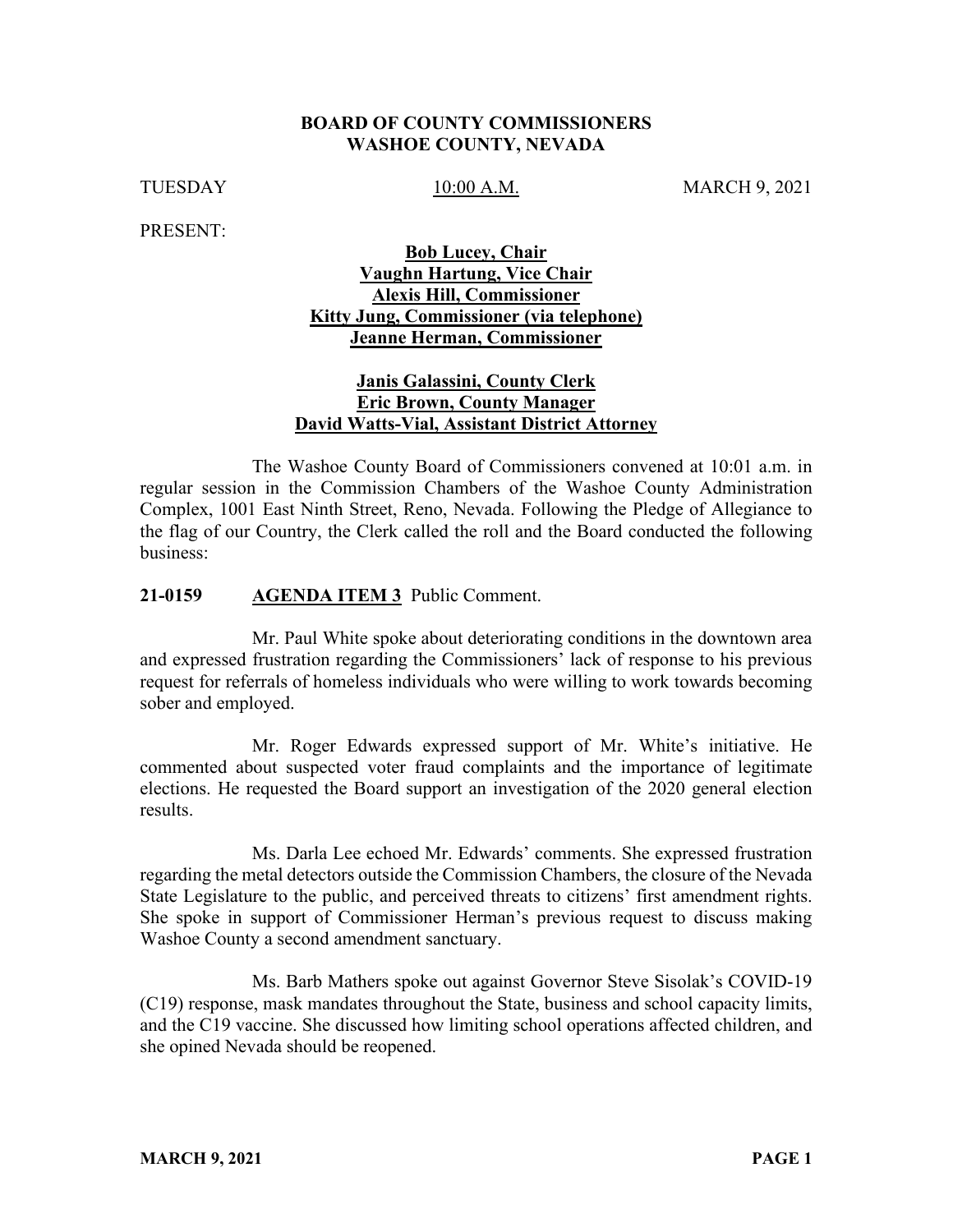Mr. George Lee spoke in support of Mr. White's comments about homelessness and expressed frustration about some individuals' lack of interest in achieving sobriety. He likened the approval of tiny housing projects in Washoe County to failed homelessness programs in New York and Chicago, opined those who broke the law should be arrested, and shared concerns that homelessness in the area would worsen over the upcoming summer.

A speaker identifying herself as Dodie spoke in opposition to Senate Bill 111, opining citizens should be allowed to elect the individuals who filled roles on various community boards and commissions.

Via the Zoom app, Ms. Jamie Golden disagreed that the mobility hub proposed for a former elementary school site in Incline Village was the highest and best possible use for the property, citing concerns with the location and potential increases in traffic. She requested the Commissioners consider another recently submitted offer to purchase and develop the site as a town center, which she felt would be more appropriate for the community.

Via Zoom, Ms. Judith Miller spoke in support of Ms. Golden's request. Ms. Miller expressed frustration regarding short-term rentals (STRs) in Incline Village and the challenges that came along with them, including a reduction in affordable housing, a lack of parking, and degradation of the neighborhood.

Via Zoom, Mr. Nicholas St. Jon supported requests for an audit of voter records as well as a discussion on the possibility of Washoe County becoming a second amendment sanctuary. He opined STR restrictions should not be applied uniformly throughout the entire County as Incline Village had unique challenges and a one-size-fitsall solution would not be appropriate. He spoke about free enterprise, capitalism, and citizens' rights to own businesses and do what they wished with their property within reason.

Via Zoom, Ms. Sara Schmitz expressed frustration regarding communication between residents and local leadership. She hoped for improvements in the working relationship between Washoe County and the citizens of Incline Village and Crystal Bay. She expressed concern that a mobility hub at the old elementary school site in Incline Village would not resolve the area's traffic problems, and she hoped Commissioners would make adjustments to the proposed STR policies before its second reading.

# **21-0160 AGENDA ITEM 4** Announcements/Reports.

Commissioner Hill requested information from staff regarding the next anticipated federal COVID-19 (C19) relief package and any projects Washoe County hoped to use those funds for.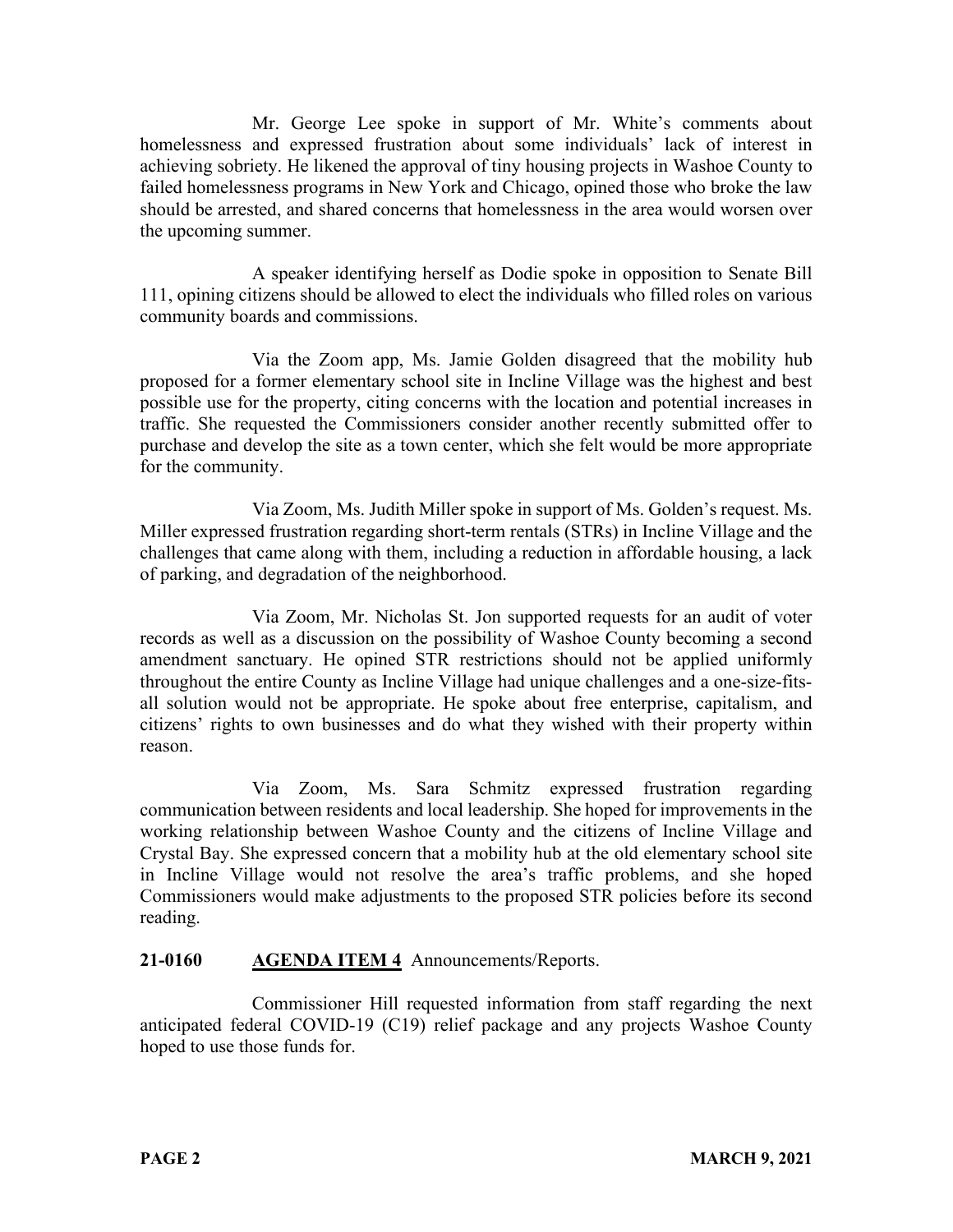Vice Chair Hartung said he and Assistant County Manager Dave Solaro had discussed the need for a four-way stop sign at an intersection where accidents were frequently occurring, and he hoped this could be installed before spring. He noted he had spoken with County Manager Eric Brown to learn more about the process of removing deceased individuals from the County's voter rolls; the Vice Chair expressed a desire to test the system to be sure the processes were accurate.

Vice Chair Hartung appreciated Mr. White's offer to work with homeless individuals who were sober and willing to become employed but indicated those individuals were likely already being processed through the system. Vice Chair Hartung had no problem providing housing for homeless individuals, but he felt they needed to be in some type of program, such as Sober24 or Crossroads; he wanted to hear from staff how that might be accomplished. He expressed interest in receiving key metrics, including how long these individuals had been in the County's system and what sort of success rates they had.

Commissioner Herman thanked the public commenters and expressed appreciation for their feedback.

Commissioner Jung wanted to know whether death certificate data was downloaded digitally by the Registrar of Voters. She indicated she would support funding for a project to enable automatic removal of deceased voters from voter rolls if this was not already being done. She felt it was important that the County do everything it could to demonstrate to the public that its elections were fair and efficient. She suspected Mr. Brown might have scheduled this discussion for a future agenda.

Chair Lucey requested Mr. Solaro bring back more information at a future meeting regarding the utilization of park funds to purchase the property at the old Incline Village elementary school site. The Chair said he would speak about Senate Bill 111 during Agenda Item 14. He discussed a recent head-on collision on Mount Rose Highway and the challenges with traffic management, lighting, and signals in that area. He said there were also serious issues on Pyramid Highway as well as in Warm Springs and Cold Springs, and discussion was needed. He wanted to know whether there were any current studies or updates from the Nevada Department of Transportation (NDOT).

Vice Chair Hartung stated the problems on Mount Rose and Pyramid Highways were discussed at every Regional Transportation Commission meeting, but perhaps conversations with NDOT engineers were needed. Some intersections on Pyramid Highway were slated for light installation, but it would not be enough; more needed to be done to improve safety in problematic areas. Chair Lucey requested this discussion be added to a future agenda.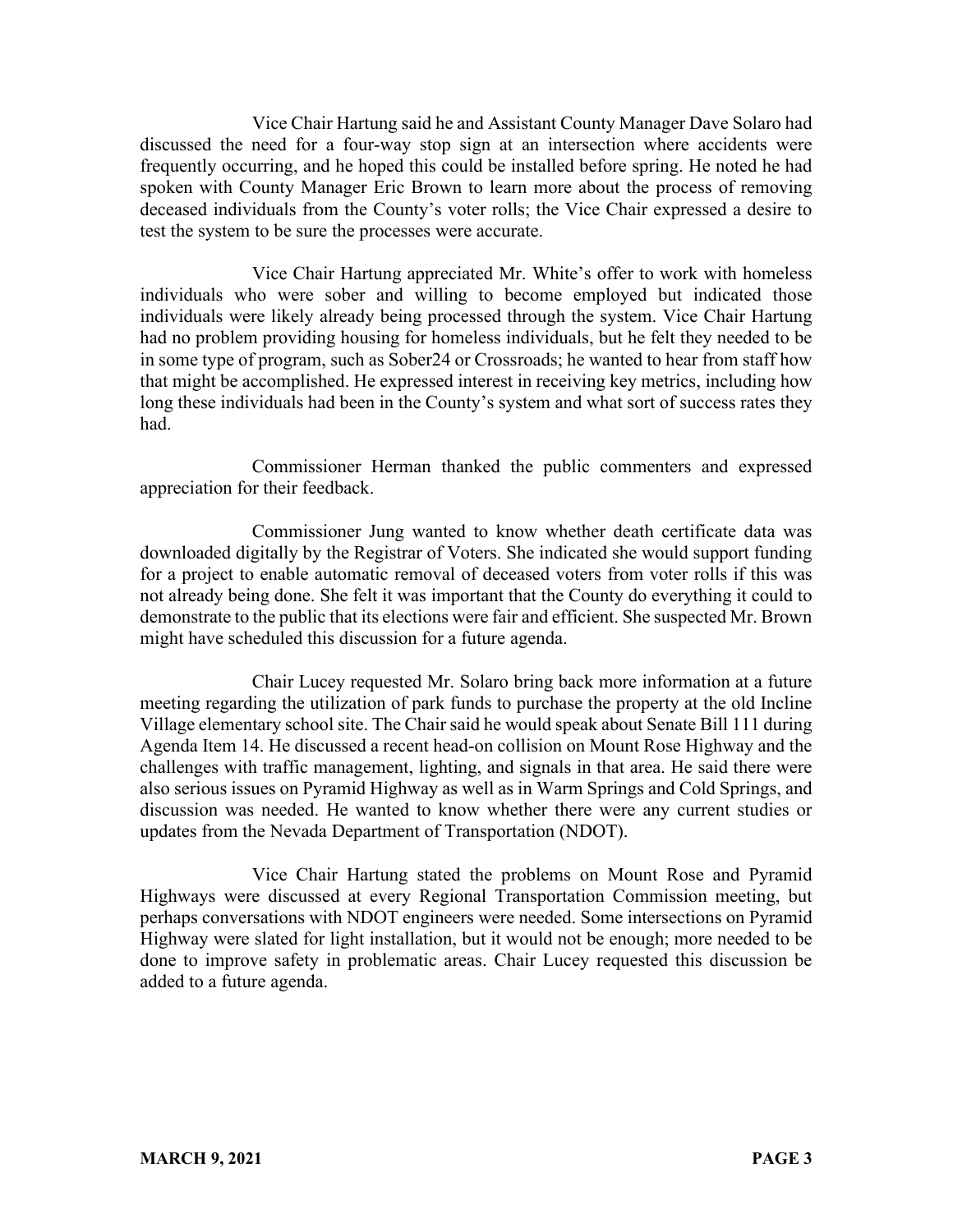**21-0161 AGENDA ITEM 5** Appearance and discussion by Ken Collum, District Manager, Carson City District of Bureau of Land Management to discuss camping on public lands that interface with urban lands and recreational shooting options in North Valleys.

Carson City Bureau of Land Management (BLM) District Manager Ken Collum introduced Supervisory Law Enforcement Officer Logan Briscoe. Mr. Briscoe conducted a PowerPoint presentation, a copy of which was placed on file with the Clerk. He reviewed slides with the following titles: Urban Interface Management Issues; Management Priority 1: Transient Camps; Management Priority 2: Moon Rocks; Management Priority 3: Target Shooting; Management Priority 4: Abandoned Vehicles; Management Priority 5: Trash Dumping; Priority 1: Transient Camps; Core Issue (5 slides); Transient Camps: Partnership and Collaboration; Management Priority 2: Moon Rocks OHV Area; Core Issue (3 slides); Moon Rocks - Partnership and Collaboration; Management Priority 3: Target Shooting; and Target Shooting: Core Issues.

Mr. Briscoe recapped the five top-priority issues: transient camps on public lands, large groups using the Moon Rocks recreational area, target shooting and the lack of safe shooting areas for the public, abandoned vehicles, and illegal trash dumping on public lands. Certain public land areas had been identified based on patterns of increased transient camping and related public health concerns, including littering and the illegal dumping of blackwater; these identified areas were slated to close April 1, 2021 for resource protection, public health, and safety. He thanked several partner groups who worked with Washoe County and BLM staff to help clean up illegal dump sites. He discussed the limited resources for patrol, noting there was only one ranger available for the entire county.

Mr. Briscoe spoke about attempts to connect homeless individuals with community resources during transient campsite cleanups. He welcomed suggestions to help address the growing problem and explained there would be a period of public education and outreach to notify those camping illegally of the impending public land closures.

Mr. Briscoe discussed the increases in recreational usage of the Moon Rocks area and the use of grant funding to increase resources and infrastructure in that area. He reviewed public safety goals and rules that would be implemented to keep the area safely open for increased usage by members of the public. He noted a partnership with the Washoe County Sheriff's Office (WCSO) would target underage drinking parties in the area and increase patrols on busy weekends.

Target shooting was the BLM's next large project, Mr. Briscoe continued. He recognized the public's legal right to safely use BLM lands for target shooting activities in accordance with state and federal laws. He discussed shooting that was occurring in congested areas or too close to dwellings, as well as the associated fire dangers and hazardous waste challenges presented by 'trigger trash' cleanup. Public opinion was that the current shooting area on Pyramid Way was too far to travel for many residents, and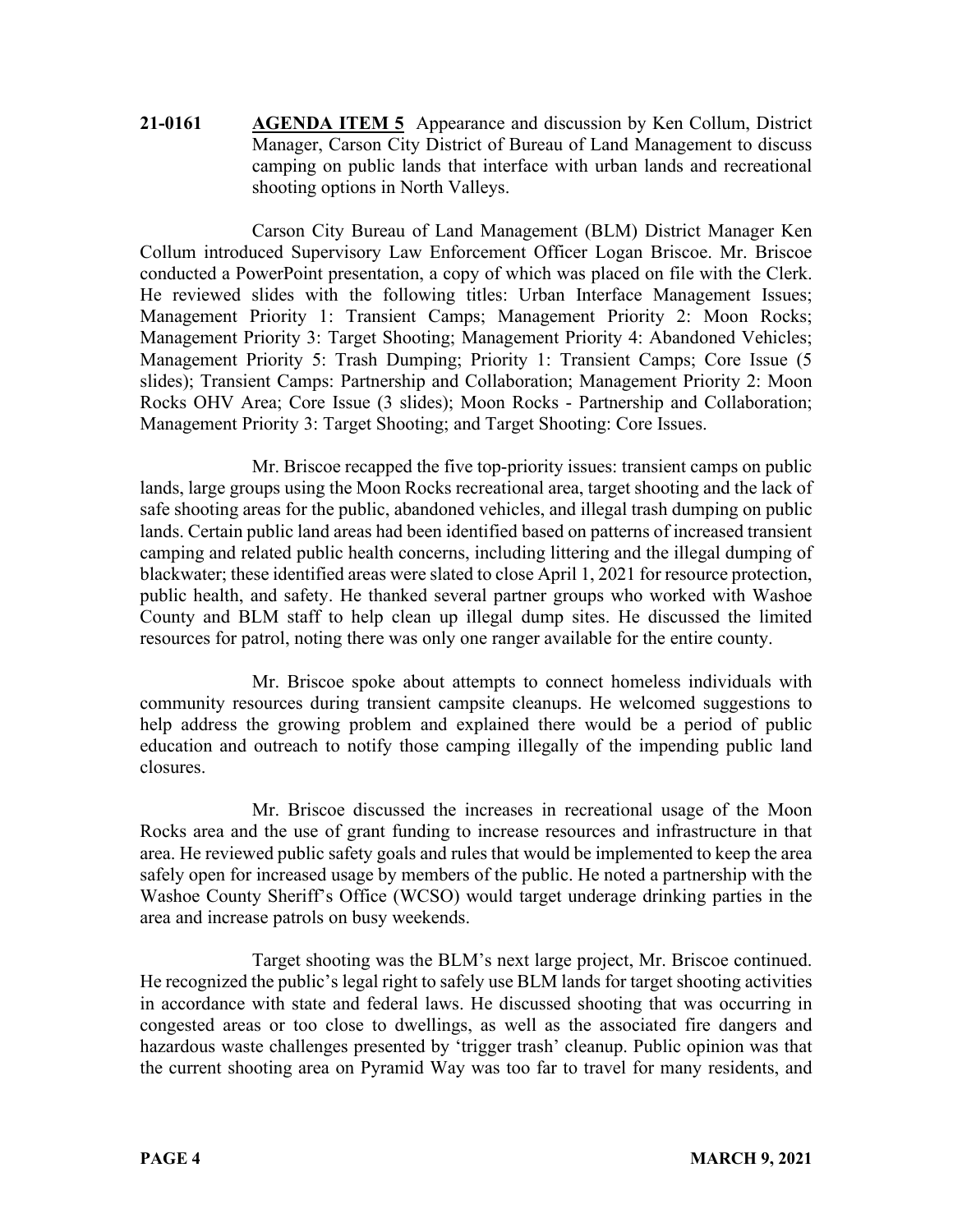expansion and creation of new public shooting ranges was needed in other parts of the County.

Vice Chair Hartung asked whether anyone had investigated the cost of a potential program to collect and salvage junk vehicles, which could provide an alternative to illegal dumping on public lands. He understood many abandoned vehicles were stolen, which was a separate challenge, but he wondered if such a program could help reduce the growing cost of addressing vehicles abandoned on public lands.

Because Nevada did not require titles to be submitted to the Department of Motor Vehicles during vehicle sales, Mr. Briscoe responded, there were times when the most recent documented registered owner had not actually owned the vehicle for several years, nor did they have the vehicle's title or remember who it had been sold to. Without titles, vehicles could not legally be taken to a recycler or salvage yard, and such vehicles were the ones that tended to end up on public lands. Officials continued to search for and consider new solutions.

Vice Chair Hartung spoke regarding the arduous process of requesting approval to develop shooting ranges for Washoe County on BLM land. He recalled an instance where investors ready and willing to purchase BLM land to build a racetrack were eventually told the deal could be expedited, and still it could take between 10 and 15 years. The Vice Chair indicated this type of timeline was the opposite of expeditious. He wondered whether there was a way to speed up the process for the County's desperately needed shooting ranges.

Mr. Collum indicated working with Congress might be the fastest way to obtain the needed land, as the BLM would essentially be removed from the process, and passing legislation could result in a quick land transfer. He acknowledged it did often take several years to accomplish land transfers through the BLM any other way. He suggested a 99-year lease could be another option through which the County might be able to more quickly open and operate shooting ranges on BLM land.

Vice Chair Hartung recalled a similar 99-year lease had been utilized for Golden Eagle Park. Mr. Collum noted discussions regarding potential development of new shooting ranges on BLM land had begun last fall, and he offered to work further with County representatives and other interested parties to come up with a larger plan which considered the urban interface and ways to best serve the public. Vice Chair Hartung said he understood that a lands bill could be a key option, and he thanked Mr. Collum for his work on the issue.

Commissioner Herman said it had taken a long time to get BLM representatives on the agenda and she expressed appreciation for their hard work in helping locate suitable properties for potential shooting ranges. She hoped new shooting ranges could be developed, saying it would solve many problems for both the BLM and Washoe County. She attributed the degradation of public lands to the lack of available shooting ranges for residents.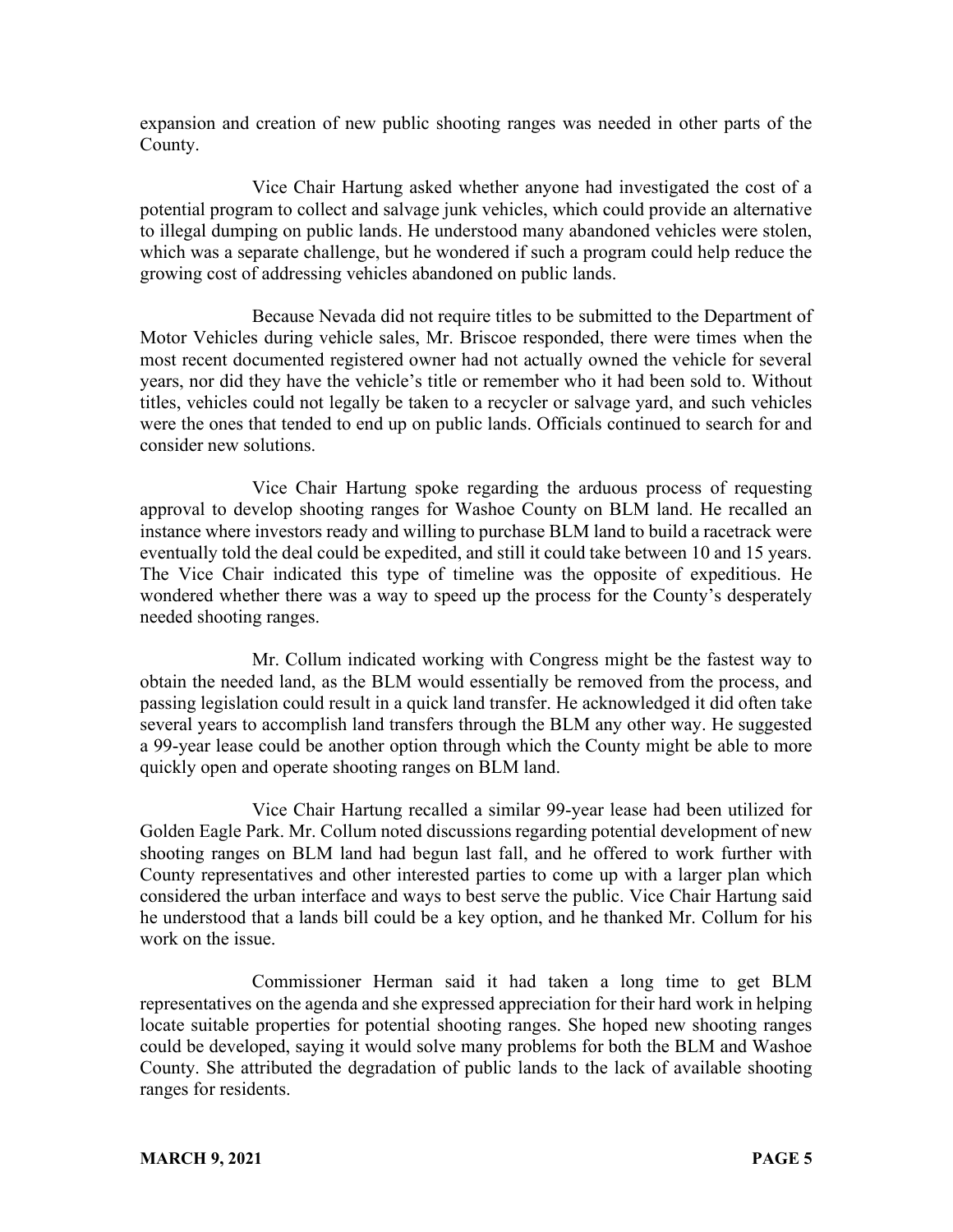Commissioner Jung thanked the Chair and the BLM representatives for the presentation. She felt it was important to be cautious about statements regarding which public land users were desirable versus undesirable; though some were staying longer than the allowed timeframe, individuals without housing had a right to use public lands within the scope of the law. She expressed concern regarding the growing population of adult residents in the County with no or minimal income who had to survive by living in their vehicles or living nomadic lifestyles. She felt it was important to preserve the rights of citizens and taxpayers to lawfully enjoy the region's public lands.

Chair Lucey asked whether there continued to be problems with the wild horse population. Mr. Collum responded gathers were still being conducted based on the wild horse population; the region was earmarked for a population of 11,000 wild horses but currently had more than 50,000 in the area, and staff was far from being caught up. Sterility control was now being considered as resources were being damaged. Public health and safety issues were growing along with the wild horse population, but there was no good solution for this difficult situation.

Chair Lucey understood wild horses were frequently coming closer to the southeast connector and to the Hidden Valley area due to scarcity of water, causing an increase in accidents. He said the County would continue to work with the BLM to find solutions. He wondered whether adding a standing monthly or quarterly agenda item for BLM updates, as well as similar updates from the WCSO, might also be helpful.

# **CONSENT AGENDA ITEMS** – **6A1 THROUGH 6G**

- **21-0162 6A1** Approval of minutes for the Board of County Commissioners' special meetings of January 13, 2021 and January 20, 2021. Clerk. (All Commission Districts.)
- **21-0163 6A2** Approval of minutes for the Board of County Commissioners' regular meeting of January 26, 2021. Clerk. (All Commission Districts.)
- **21-0164 6B** Recommendation to: 1) approve a request for Washoe County sponsorship of the 2021 Artown Festival; 2) waive park facility rental and use fees [\$66,340] in consideration of Washoe County being recognized as a Sponsor; and 3) approve an Agreement with Artown for the Artown Festival 2021 events to be held at Rancho San Rafael Regional Park, July 1-31, 2021. Community Services. (Commission District 3.)
- **21-0165 6C** Recommendation to approve budget amendments totaling an increase of \$91,992.00 in revenue and expense to the FY21 Public Health Preparedness Carry Forward Grant Program retroactive to July 1, 2020 and if approved, direct the Comptroller's office to make the appropriate budget amendments. Health District. (All Commission Districts.)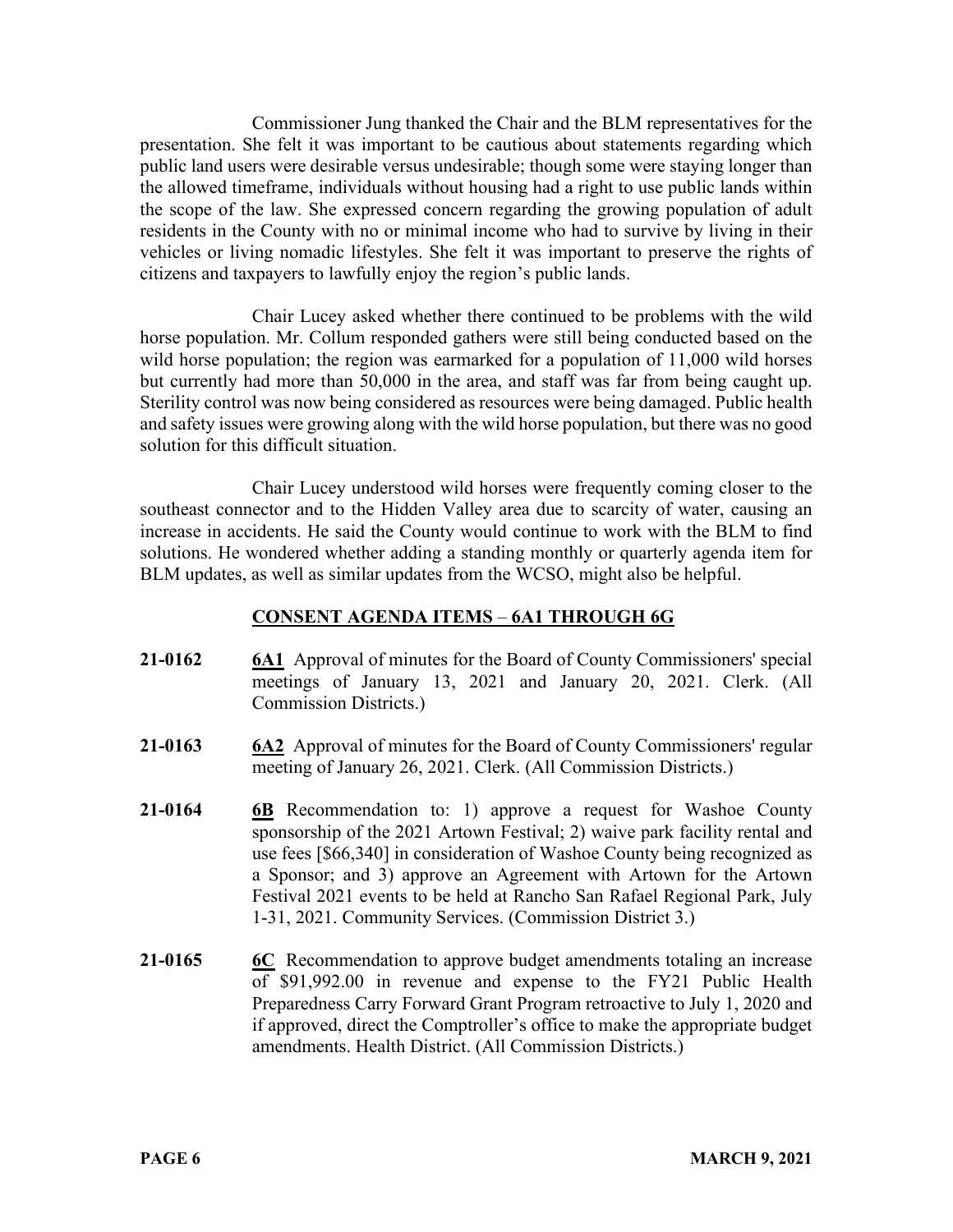- **21-0166 6D1** Recommendation to approve adjustments to the current salary schedules for non-represented Seasonal job classifications within the Community Services Department to coincide with hiring efforts effective February 1 of each fiscal year beginning in FY 20/21 and ending in FY 24/25 and the County-wide Public Service Intern job classification effective July 1 of each fiscal year beginning in FY 21/22 and ending in FY 24/25 as listed under Fiscal Impact, as a result of State mandated minimum wage increases; eliminate unused or obsolete job classifications as listed in Attachment C; and authorize Human Resources to make the necessary changes. [No fiscal impact] Human Resources. (All Commission Districts.)
- **21-0167 6D2** Recommendation to approve amending Section 8.1 of the Washoe County Omnibus Budget Reconciliation Act (OBRA) Deferred Compensation Plan Document to reflect that if no beneficiary designation is in effect upon the Participant's death, the payment of the account, if any, payable under the Plan shall be made to the Participant's Surviving Spouse; and if approved, authorize Director of Human Resources/Labor Relations to execute same. [No fiscal impact.] Human Resources. (All Commission Districts.)
- **21-0168 6E1** Recommendation to approve an increase to the reimbursement rates for cremations, burials, and burial plots for indigent persons provided by Washoe County funeral homes, mortuaries, and cemeteries retroactive to March 1, 2021. Human Services Agency. (All Commission Districts.)
- **21-0169 6E2** Recommendation to accept a FY21 sub-grant award from the State of Nevada, Department of Health and Human Services, Division of Public and Behavioral Health (DPBH) in the amount of [\$135,212; no county match] retroactive from October 1, 2020 to September 30, 2021 to support the position and activities of the Regional Behavioral Health Coordinator; authorize the Director of the Human Services Agency to execute the grant award documents; and direct the Comptroller's Office to make the necessary budget amendments. Human Services Agency. (All Commission Districts.)
- **21-0170 6E3** Recommendation to approve Fourth Amendment to the Child Welfare Collaborative Agreement with Casey Family Programs, in the amount of [\$65,000; no County match] retroactive from January 1, 2021 through December 31, 2021 to facilitate family reunification and permanency for children and reduce foster care reentries; authorize the Director of Human Services Agency to retroactively execute Agreement documents; and direct the Comptroller's Office to make the necessary budget amendments. Human Services Agency. (All Commission Districts.)
- **21-0171 6E4** Recommendation to accept a second Continuum of Care Permanent Supportive Housing Program Grant from the United States Department of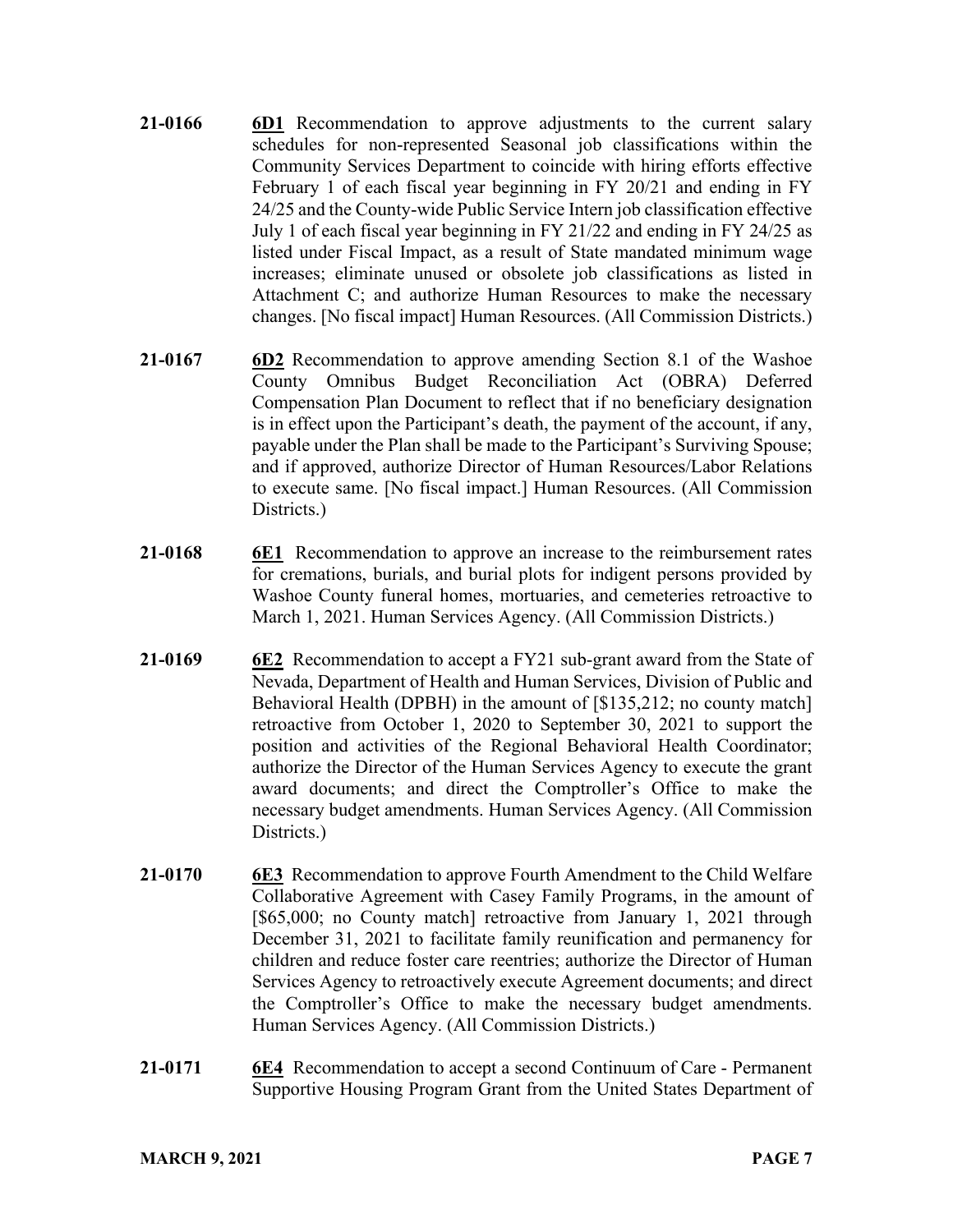Housing and Urban Development (HUD), in the amount of [\$102,650; \$25,663 county match] to provide housing and supportive services for homeless families retroactive for the period February 1, 2021 through January 31, 2022; authorize the Director of the Human Services Agency to retroactively execute the agreement; and direct the Comptroller's Office to make the necessary budget amendments. Human Services Agency. (All Commission Districts.)

- **21-0172 6E5** Recommendation to accept the Continuum of Care Transitional Age Youth Program Grant from the United States Department of Housing and Urban Development (HUD), in the amount of [\$33,648; \$8,412 county match] to provide housing and supportive services for homeless youth age 18-24 and/or youth aging out of the foster care system retroactive for the period of February 1, 2021 through January 31, 2022; authorize the Director of the Human Services Agency to retroactively execute the grant agreement; and direct the Comptroller's Office to make the necessary budget amendments. Human Services Agency. (All Commission Districts.)
- **21-0173 6F** Recommendation to approve the reclassification of a vacant Investigator II position, pay grade LM, to a Deputy Public Defender III, pay grade T, and underfill at pay grade O; and authorize Human Resources to make the necessary changes. [Net fiscal impact is estimated at \$1,074 in savings.] Public Defender. (All Commission Districts.)
- **21-0174 6G** Recommendation to approve a Partnership Agreement between Greater Nevada Credit Union and Washoe County with the Washoe County Sheriff's Office (WCSO) whereas, Greater Nevada Credit Union will provide a financial wellness program dedicated to serve Inmate Youth program participants, Inmate Veterans Program participants, and Washoe County employees, with Washoe County Sheriff's Office being the Pilot Office for Washoe County, and to accept the in-kind donation of services [estimated value of \$39,000.00] and cash sponsorship donation of [\$2,500.00] for use by the Washoe County Sheriff's Office, and if approved, direct Sheriff Balaam to execute Agreement and direct Comptroller's Office to make necessary budget amendments. Sheriff's Office. (All Commission Districts.)

Commissioner Hill commended the Washoe County Sheriff's Office regarding the financial wellness partnership for inmates, saying it was an important and exciting program.

There was no public comment on the Consent Agenda Items listed above.

On motion by Vice Chair Hartung, seconded by Commissioner Herman, which motion duly carried on a 5-0 vote, it was ordered that Consent Agenda Items 6A through 6G be approved.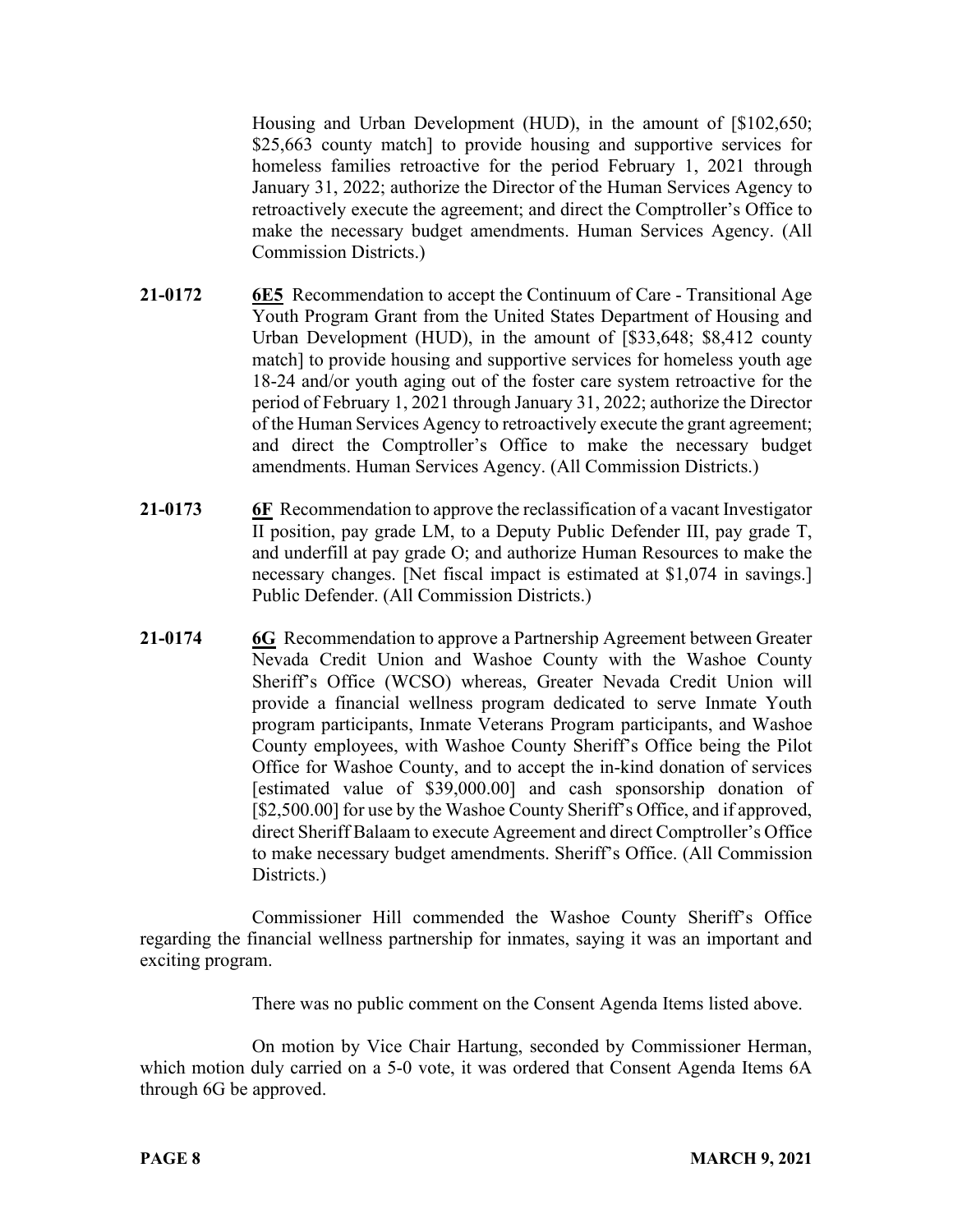# **BLOCK VOTE – AGENDA ITEMS 7, 8, 9, 10, 11, 13 and 15**

Vice Chair Hartung stated Washoe County Sheriff's Office Captain Marc Bello was available on the Zoom app to answer questions if needed.

**21-0175 AGENDA ITEM 7** Recommendation to approve a construction change order for the South Truckee Meadows Water Reclamation Facility 2020 Expansion Project which re-allocates duties and \$688,353.40 in associated costs agreed to in Guaranteed Maximum Price Agreement #1 to Guaranteed Maximum Price Agreement #2, which will increase the GMP #2 contract amount in excess of 5% for a total contract amount for GMP #2 to \$3,437,676.40, but which will not result in an increase in total Project costs. Community Services. (Commission District 2.)

There was no response to the call for public comment.

On motion by Vice Chair Hartung, seconded by Commissioner Hill, which motion duly carried on a 5-0 vote, it was ordered that Agenda Item 7 be approved.

**21-0176 AGENDA ITEM 8** Recommendation that the Board of County Commissioners move to approve the award of the Washoe County's Independent Audit Services to BDO USA, LLP for an initial contract period of two (2) years effective March 2021 for fiscal years ending 2021 and 2022. If approved, staff will submit the notification of award to the Nevada Department of Taxation by March 31, 2021. Comptroller. (All Commission Districts.)

There was no response to the call for public comment.

On motion by Vice Chair Hartung, seconded by Commissioner Hill, which motion duly carried on a 5-0 vote, it was ordered that Agenda Item 8 be approved.

**21-0177 AGENDA ITEM 9** Recommendation to approve a seventeen-month Subrecipient Agreement with Board of Regents, Nevada System of Education on behalf of University of Nevada, Reno Early Head Start to provide follow-up services to infants, families and caregivers with Comprehensive Addiction and Recovery Act (CARA) Plans of Care within Human Services Agency in an amount not to exceed [\$150,700] retroactive February 1, 2021 through June 30, 2022; and if approved, authorize the Director of the Human Services Agency to execute the Agreement and approve the Resolution necessary for same. Human Services Agency. (All Commission Districts.)

There was no response to the call for public comment.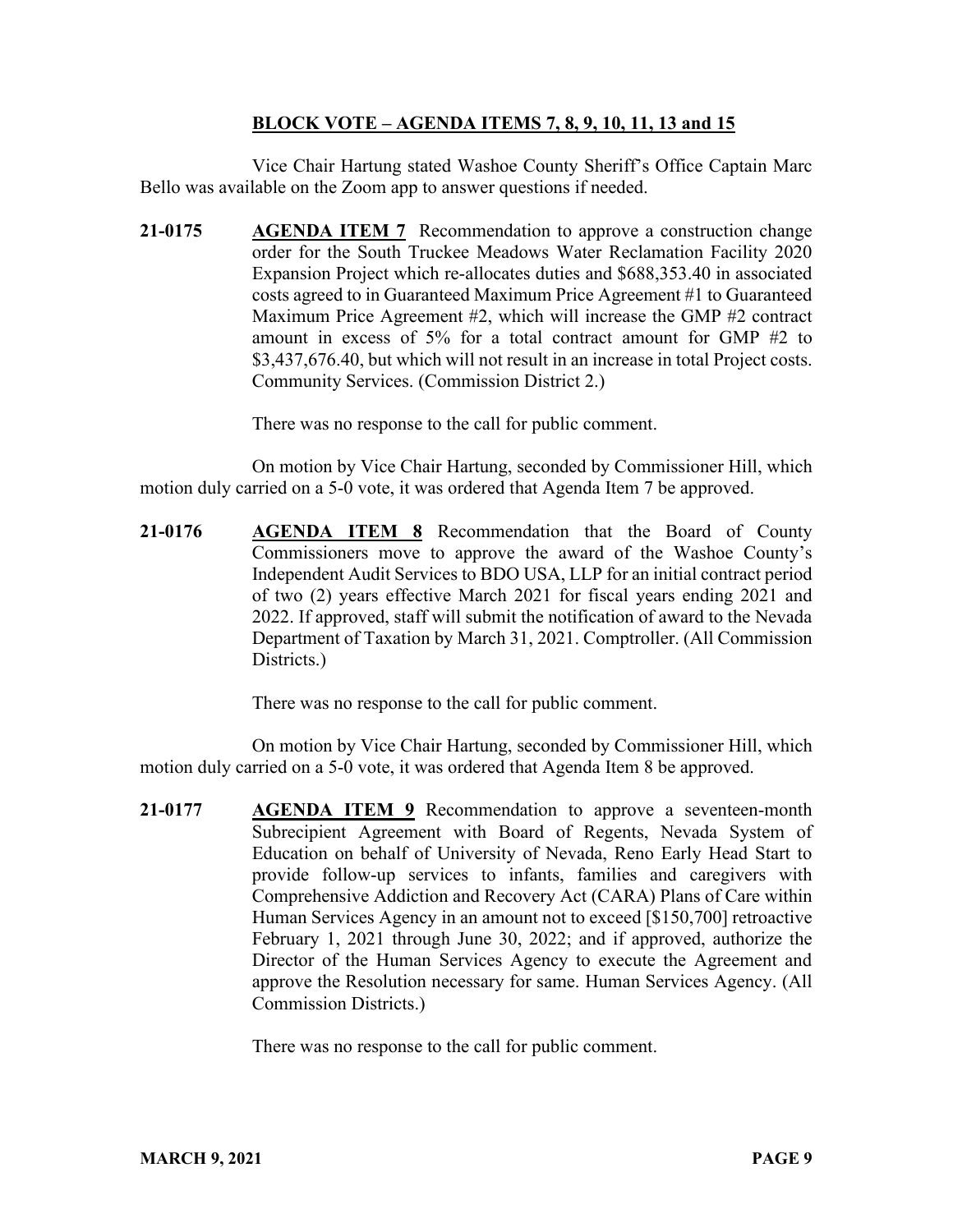On motion by Vice Chair Hartung, seconded by Commissioner Hill, which motion duly carried on a 5-0 vote, it was ordered that Agenda Item 9 be approved and authorized. The Resolution for same is attached hereto and made a part of the minutes thereof.

**21-0178 AGENDA ITEM 10** Recommendation to approve Amendment #1 to the current Interlocal Contract Between Public Agencies between the State of Nevada Department of Health and Human Services Health Care Financing and Policy and Welfare and Supportive Services Divisions and Washoe County to maintain the County Match Program, under Title XIX of the Social Security Act, assistance to individuals in long term care facilities amending the total contract amount not to exceed [\$12,772,750.14]; and authorize the Purchasing and Contracts Manager to execute the amendment. Human Services Agency. (All Commission Districts.)

There was no response to the call for public comment.

On motion by Vice Chair Hartung, seconded by Commissioner Hill, which motion duly carried on a 5-0 vote, it was ordered that Agenda Item 10 be approved and authorized. The Interlocal Contract Amendment for same is attached hereto and made a part of the minutes thereof.

**21-0179 AGENDA ITEM 11** Recommendation to accept two Notice of Subgrant Awards from the State of Nevada Aging and Disability Services Division for the following Older Americans Act Title III Programs: (1) Congregate Meals [\$312,180; match of \$19,786] retroactive from October 1, 2020 through September 30, 2021; and (2) Home Delivered Meals [\$796,215.56; match \$79,362] retroactive from October 1, 2020 through September 30, 2021; authorize the Director of the Human Services Agency to execute the subgrant awards and related documents; and direct the Comptroller to make the necessary budget amendments. Human Services Agency. (All Commission Districts.)

Commissioner Hill expressed appreciation for the meal program mentioned in Agenda Item 11, which provided home-delivered food for vulnerable residents during the pandemic.

There was no response to the call for public comment.

On motion by Vice Chair Hartung, seconded by Commissioner Hill, which motion duly carried on a 5-0 vote, it was ordered that Agenda Item 11 be accepted, authorized, and directed.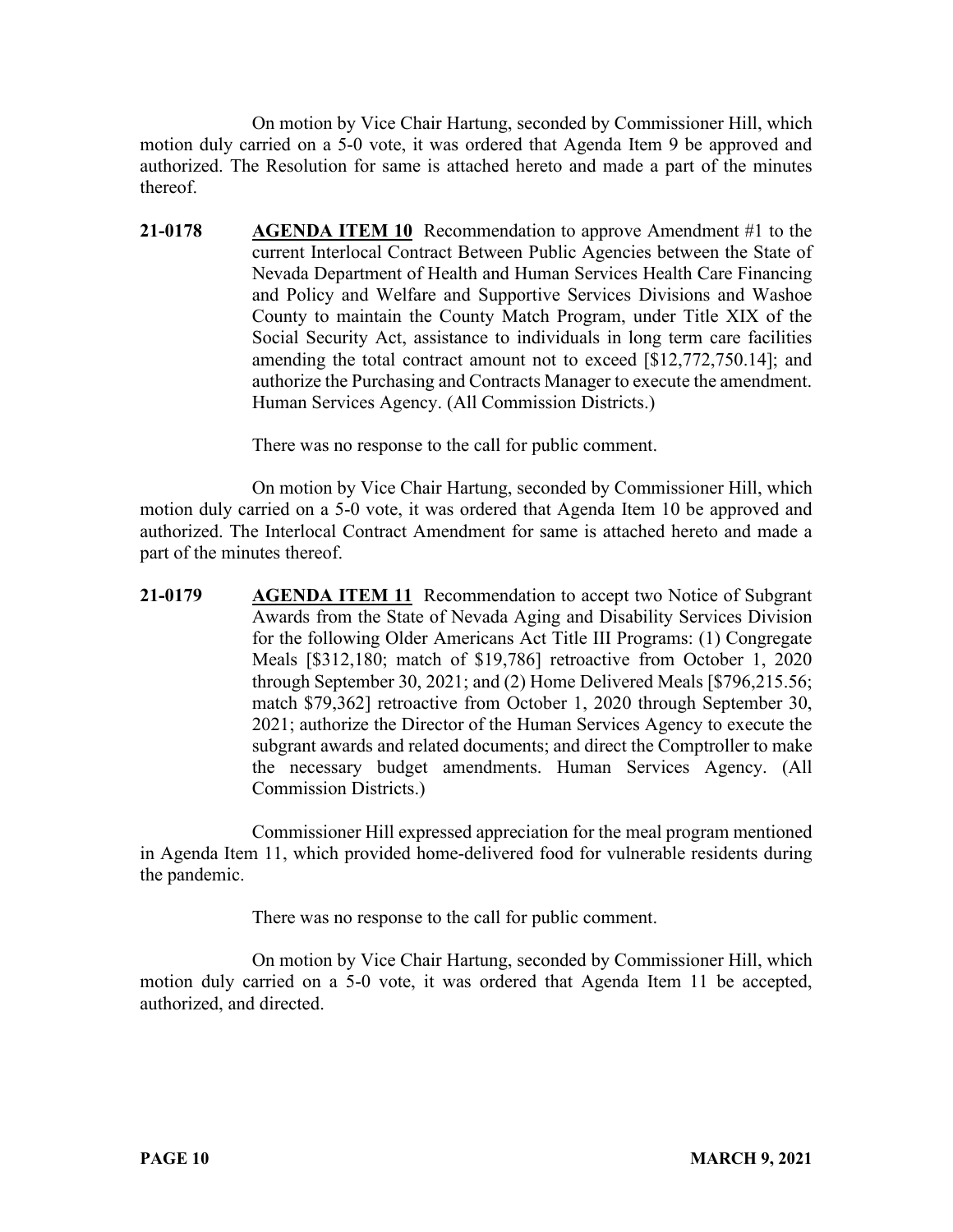**21-0180 AGENDA ITEM 13** Recommendation to approve cross-fund, crossfunctional budget appropriation transfers [not to exceed \$495,000] on as needed basis, to the Indigent Fund from the General Fund and direct the Comptroller's Office to make the necessary budget appropriation transfers. Net impact is zero. Manager's Office. (All Commission Districts.)

There was no response to the call for public comment.

On motion by Vice Chair Hartung, seconded by Commissioner Hill, which motion duly carried on a 5-0 vote, it was ordered that Agenda Item 13 be approved and directed.

**21-0181 AGENDA ITEM 15** Recommendation to approve the Cooperative Agreement between the Bureau of Indian Affairs - Office of Justice Services Division of Corrections - District III and the Washoe County Adult Detention Reno, Nevada to house federal adult prisoners at the Washoe County Sheriff's Office Detention Facility at the current rate of \$109 per inmate per day retroactively for the period of July 1, 2020 to June 30, 2025. Sheriff. (All Commission Districts.)

There was no response to the call for public comment.

On motion by Vice Chair Hartung, seconded by Commissioner Hill, which motion duly carried on a 5-0 vote, it was ordered that Agenda Item 15 be approved.

**21-0182 AGENDA ITEM 12** Recommendation to approve and execute an ordinance consenting and agreeing to be bound by the provisions of the Authority's Resolution Authorizing the Issuance of the General Obligation (Limited Tax) Reno-Sparks Convention & Visitors Authority Refunding Bonds (Additionally Secured with Pledged Revenues), Series 2021 in the Maximum Principal Amount of \$70,000,000; ratifying action taken, approving and confirming action to be taken in the Authority's financing and in the imposition, collection and assignment of Room Taxes and the pledge of such taxes to the bonds; prescribing other details in connection herewith; and providing for its adoption as if an emergency exists and the effective date thereof. Manager's Office. (All Commission Districts.)

Chair Lucey stated Agenda Item 12 required a supermajority vote to be approved, and it concerned the refunding of bonds for the Reno-Sparks Convention and Visitors Authority (RSCVA) to secure capital assets, such as the Convention Center, portions of the local bowling stadium, and the Livestock Events Center. Approval would allow the RSCVA to take advantage of special interest rates available to Washoe County. The Chair stated the RSCVA Board had voted unanimously in support of the ordinance.

Jan Galassini, County Clerk, read the title for Ordinance No. 1664, Bill No.

1855.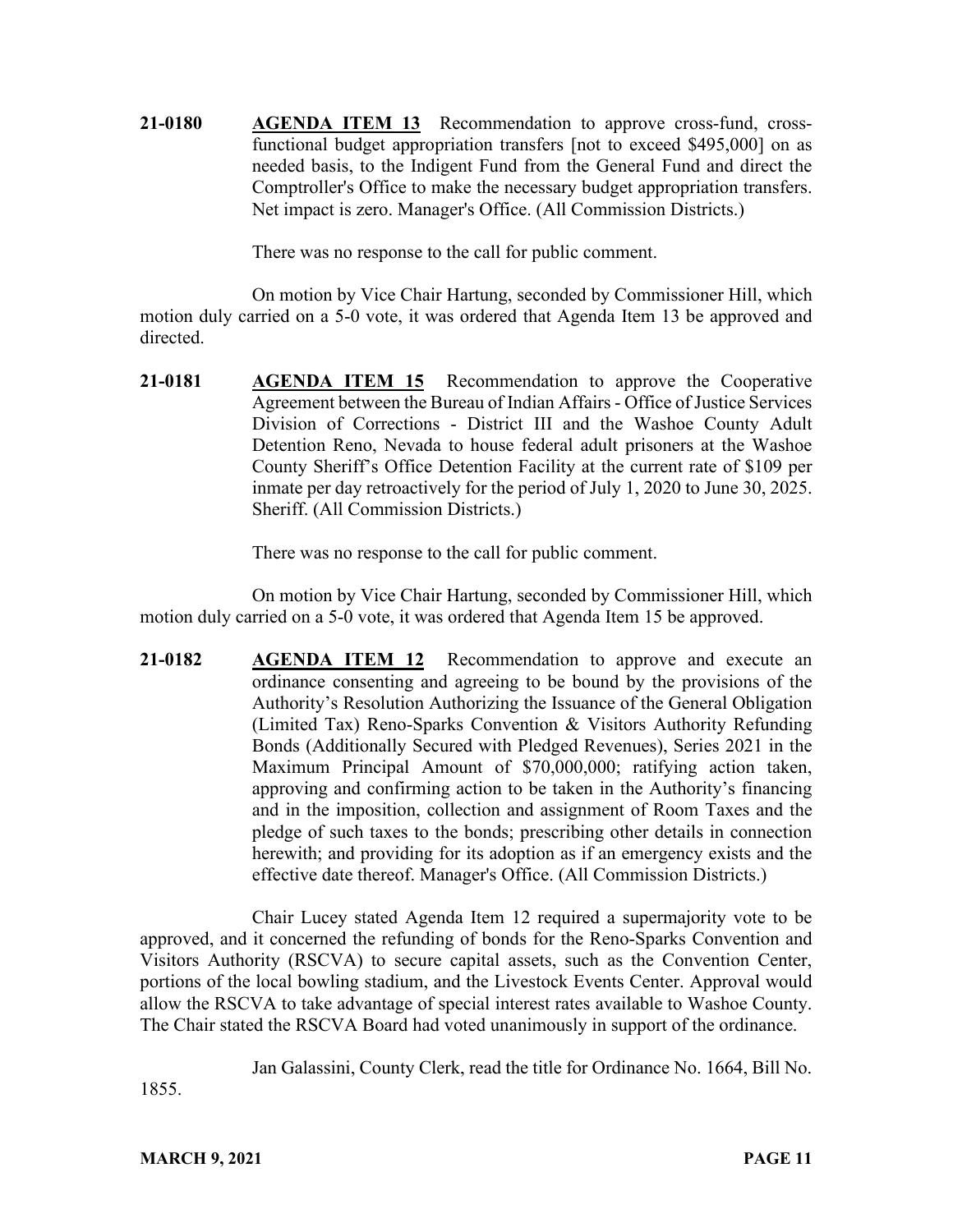Commissioner Jung discussed the importance of providing this fiscal courtesy to other agencies in the region and inquired about the type of funds in question.

Via the Zoom app, John Peterson, Vice President of JNA Consulting, responded the funds would be general obligation funds secured by revenues, including the general room tax received by the RSCVA and Convention Center revenues.

There was no response to the call for public comment.

On motion by Vice Chair Hartung, seconded by Commissioner Hill, which motion duly carried on a 5-0 vote, it was ordered that Ordinance No. 1664, Bill No. 1855, be adopted, approved, and published in accordance with NRS 244.100, with an effective date of March 19, 2021. The Resolution for same is attached hereto and made a part of the minutes thereof.

**21-0183 AGENDA ITEM 14** Discussion and direction to staff regarding legislation or legislative issues proposed by legislators, by Washoe County, Truckee Meadows Fire Protection District, or by other entities permitted by the Nevada State Legislature to submit bill draft requests, or such legislative issues as may be deemed by the Chair or the Board to be of critical significance to Washoe County. Manager's Office. (All Commission Districts.)

Chair Lucey explained the purpose of the legislative update. He explained the Board had directed staff to support Assembly Bill (AB) numbers 1, 3, and 33. Human Services Director Amber Howell had testified regarding AB 33, and there had been many questions about and challenges regarding Senate Bill (SB) 111, concerning the composition of the School Boards of Trustees in Washoe and Clark Counties based on the number of enrolled students. SB 111 had been added to Washoe County's watch list but had not yet been scheduled. AB 196, concerning the provision of lactation rooms in public courthouses, was supported by Washoe County. The Chair noted there were also several upcoming presentations to be heard by the Nevada State Legislature, as well as more hearings scheduled for the following week.

Vice Chair Hartung voiced support for AB 196, with Chair Lucey in concurrence. The Chair explained lactation rooms were already available in Washoe County's courts, and he expressed appreciation for the staff members who had the foresight to plan the buildings with these needs in mind.

Commissioner Jung wanted to know the sponsor of SB 111; Chair Lucey believed the bill had been sponsored by Senator Ben Kieckhefer. Commissioner Jung requested information from staff regarding the bill's history and intended purpose. She indicated she did not like taking away any voter's ability to choose their represented officials whenever possible, and the appointment-only process for certain vacancies, in her experience, could be very political. She admitted it was possible there was a need for this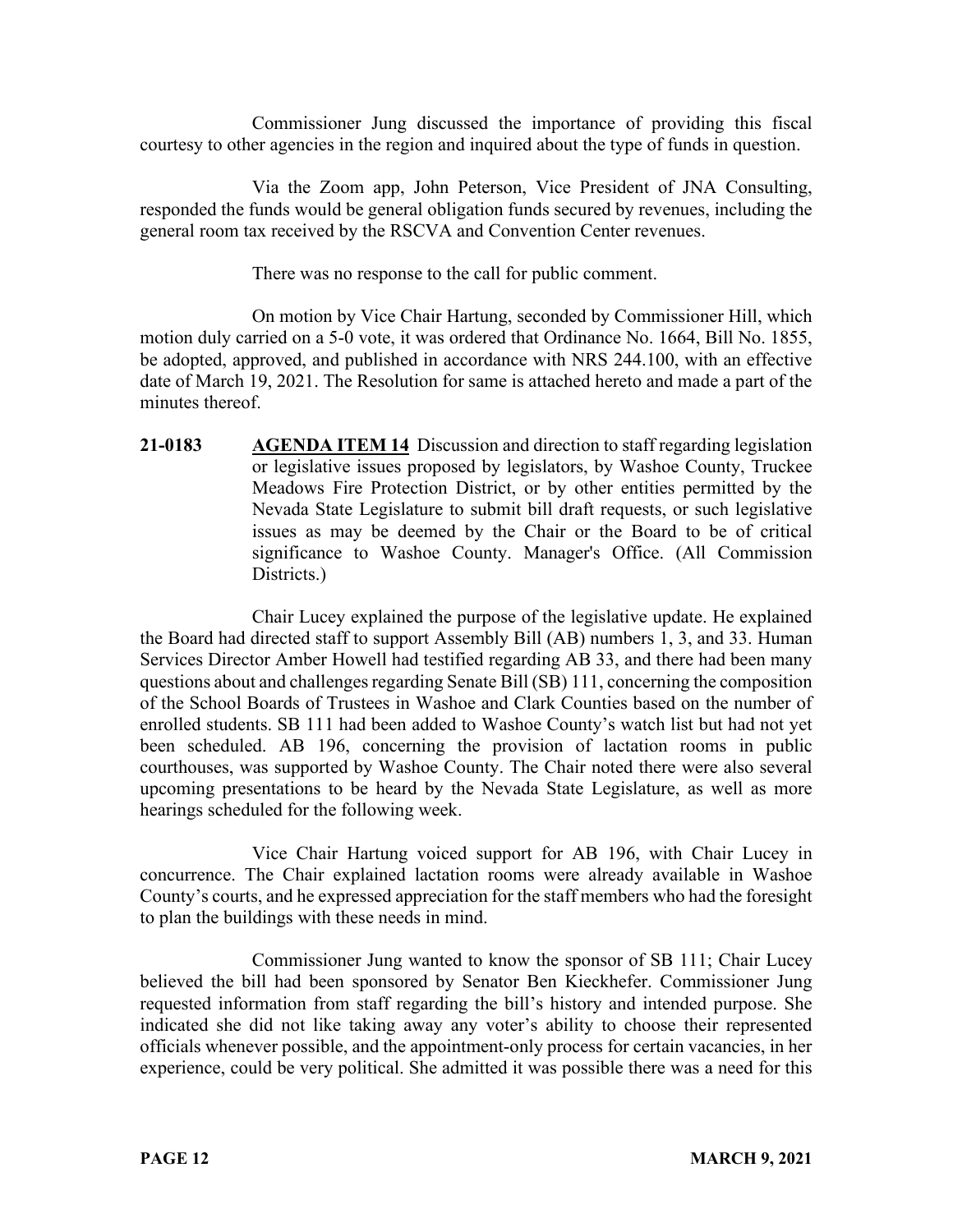type of appointment on the local school board, but she could not take a position without more information.

Vice Chair Hartung expressed agreement, also wondering about the intended purpose of the bill. Chair Lucey said the bill as drafted would allow the Board of County Commissioners and the Cities of Reno and Sparks to each appoint one member; the remaining positions would be at-large races. He felt Governor Steve Sisolak might be well-informed regarding the needs of the communities in southern Nevada, but northern Nevada was very different.

Vice Chair Hartung proposed a motion to support AB 196 as drafted. Commissioner Jung expressed appreciation for his support of the bill. Vice Chair Hartung recalled his wife's pregnancy and the birth of his daughter as some of the best times of his life, and stated he was more than happy to support these essential measures.

There was no response to the call for public comment.

On motion by Vice Chair Hartung, seconded by Commissioner Hill, which motion duly carried on a 5-0 vote, it was ordered that staff be directed to support AB196 as drafted.

**21-0184 AGENDA ITEM 16** Public hearing: Appeal of the Washoe County Planning Commission's approval of: 1. Tentative Subdivision Map Case Number WTM20-005 (Woodland Village) to allow the subdivision of an 8.6 acre property into 111 attached residential lots; and 2. Special Use Permit Case Number WSUP20-0021 (Woodland Village) to allow the use of single family, attached residential units per Table 110.302.05.1; to allow up to 14 dwelling units per acre in accordance with Cold Springs Area Plan policy CS.2.2.2; to decrease the front setback to 8 feet and the rear and side setbacks to 0-feet; to decrease the minimum lot width to 16 feet; and to decrease the minimum lot size to 800 sq. ft. The applicant for the tentative subdivision map and special use permit is WWC Commercial LLC, owner of 18400 Village Pkwy. (APN: 556-390-14 & 556-390-05). There are two appellants: (1) Derek Schoepf, a resident of Cold Springs, and (2) the applicant, \*WWC Commercial LLC, represented by Garrett Gordon, Esq. The Board of County Commissioners (Board) may affirm, reverse or modify the decision of the Planning Commission. The Board's analysis may also include a finding on the issue of standing to bring the appeal in the first place. If the Board modifies or reverses, it may remand the matter back to the Planning Commission with instructions. Community Services. (Commission District 5.)

Community Services Department Planner Julee Olander conducted a PowerPoint presentation, a copy of which was placed on file with the Clerk. She reviewed slides with the following titles: Appeal WTM20-005 & SSUP20-0021 (Woodland Village); Appeal; Request; Special Use Request; Building Placement Standards; Analysis;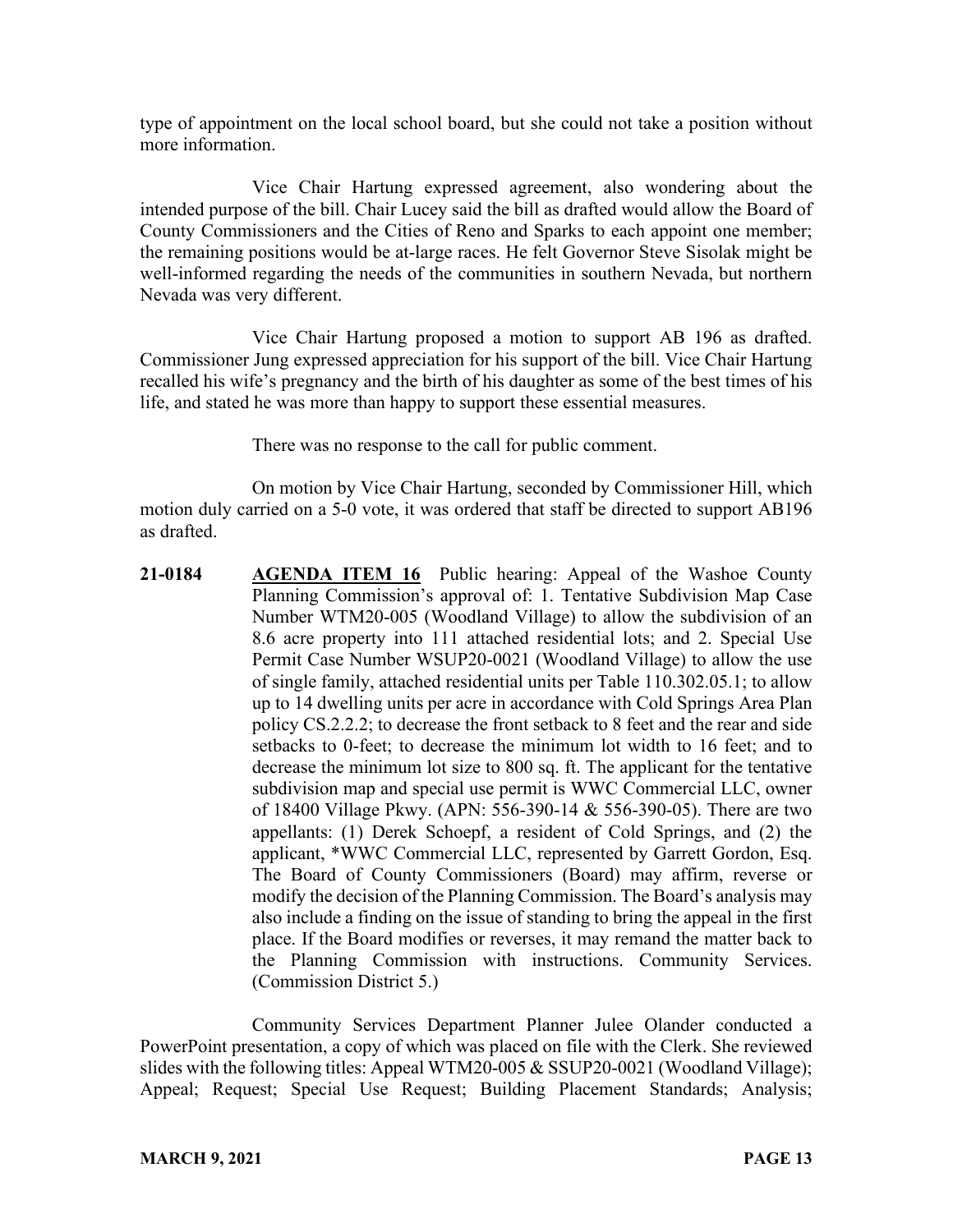Architectural Look; Analysis; Water & Sewer; Roadways & Traffic; Traffic Study; Schools (3 slides); North Valley CAB; Public Notice; Reviewing Agencies; Tentative Subdivision Map Findings; Special Use Permit Findings; and Possible Motions.

Ms. Olander stated the property in question was zoned as neighborhood commercial and had been originally planned as a town center, which was what had been proposed by appellant Woodland Village. While reviewing information in her presentation regarding schools in the development area, Ms. Olander commented another high school could possibly be added within the Stonegate subdivision. She discussed the tentative subdivision map findings and special use permit (SUP) findings.

Vice Chair Hartung requested clarification regarding the presentation's reference to Spanish Springs High School. He asked whether this might have been a typographical error, which Ms. Olander confirmed. She stated the school referenced should have been North Valleys High School.

Commissioner Jung discussed recent trends she had observed with the Planning Commission (PC) and expressed concern that the PC seemed to be voting against most development and deferring decisions to the Board of County Commissioners (BCC). She believed County Manager Eric Brown and his team were looking into this and thanked them for their efforts. She expressed support for the development in question, opining residents were lucky to live in an area where the developer was also a resident and therefore likely to be more accountable to local citizens than a developer without a personal investment in the area. She hoped these types of developers would continue to help grow the community.

Appellant Derek Schoepf, a resident of Cold Springs, displayed documents on the overhead projector, copies of which were distributed to the Board and placed on file with the Clerk. He expressed concern regarding the proposed development and requested the BCC deny the development or uphold the required setbacks for the purposes of safety, privacy, and environmental protection. He compared the originally planned town center lot setbacks and the reduced setbacks proposed by the developer, expressing concern about a potential increase in traffic accidents. He mentioned a recent accident involving a car which ended up in a nearby ditch, indicating that, if setback reductions were approved, a similar accident in the same location could result in that vehicle crashing into a building.

Mr. Schoepf felt three-story structures would be inconsistent with the surrounding structures and could present additional challenges to the fire department, particularly with the area being prone to high winds and the nearest ladder truck being at least 30 minutes away. He discussed the implications of increased traffic in an alreadycongested area and expressed doubt as to the accuracy of the developer's traffic study. He explained a neighbor had done an independent count of traffic in the area over two days, counting a total of 5,585 vehicles over that time. Mr. Schoepf implored Commissioners to deny the proposed development, reiterating a lack of infrastructure along with safety and traffic concerns as the main reasons for his request.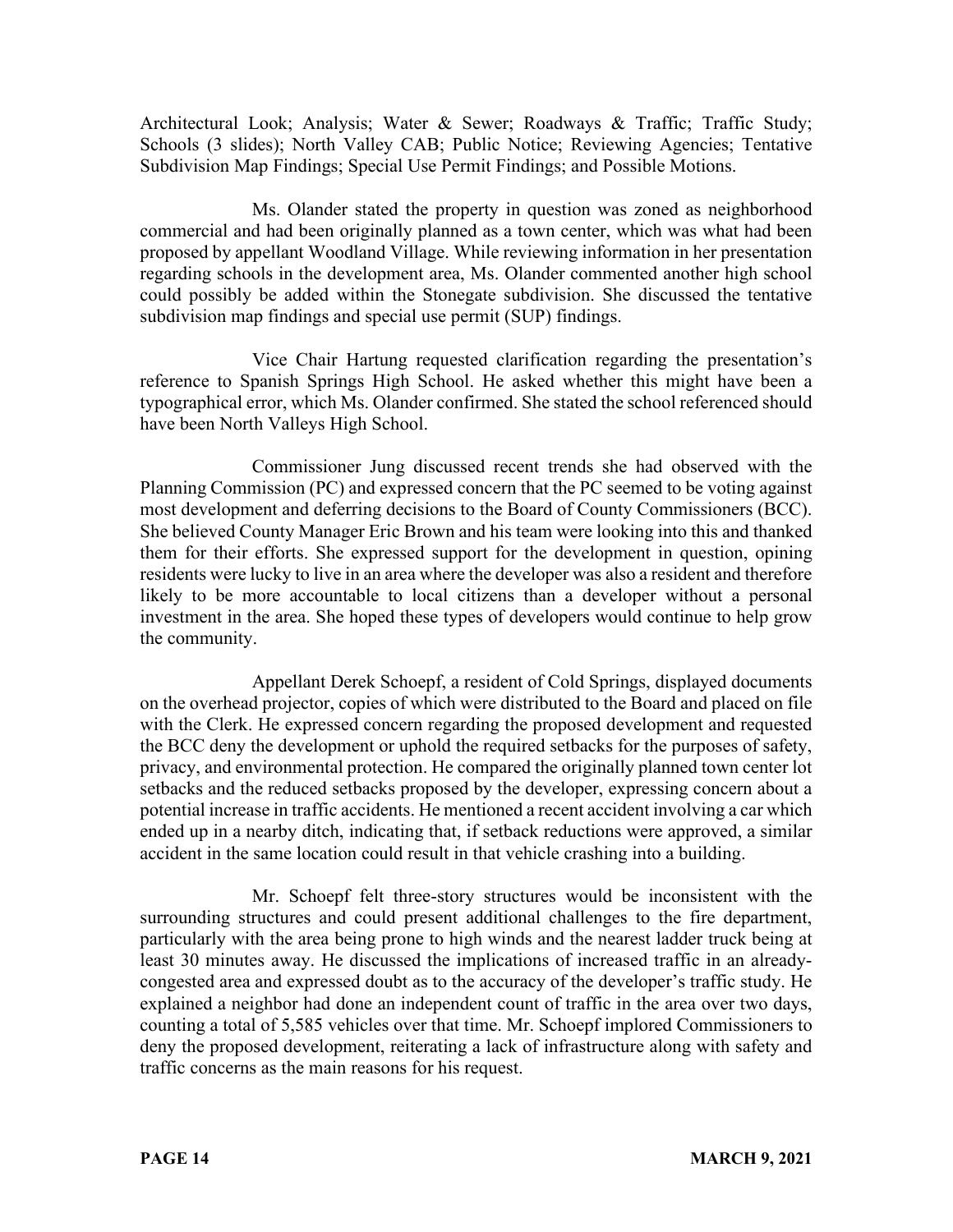Representing Woodland Village on behalf of Lifestyle Homes, Garrett Gordon, Esq. of Wood Rogers, Inc. conducted a PowerPoint presentation, a copy of which was placed on file with the Clerk. He reviewed slides with the following titles: Woodland Village Town Center Tentative Map & SUP Appeal; Project Location (2 slides); Master Plan & Zoning; Project Request; Project Details (4 slides); Project Compatibility; Prior Actions; and Appeal Issues (3 slides).

Mr. Gordon recalled that a town center development had always been at the heart of the Cold Springs area plan, and plans had previously been approved unanimously by the PC and the BCC. The tentative map included 111 planned mixed, stepped two and three-story townhomes at maximum heights of between 40 and 50 feet, whereas heights of up to 60 feet were allowed. He believed most units would end up being only one or two stories high, but whether some units would be three stories would depend on each individual buyer. The plans also included a true town center, trails, parks, and activities for neighborhood residents. He explained Lifestyle Homes' reasons to request modification of the setback limits, noting the planned buildings would extend to the property line and excess land would be given to a homeowners' association. He also noted the Cold Springs area plan allowed up to 14 units per acre, but the developer was not pushing that limit, having planned only 11 or 12 units per acre.

Mr. Gordon said the developer planned to implement staff recommendations to add additional crosswalks, safety signage, and flashing lights. He stated parking in the area would not be impeded or reduced. He pointed out the development had received unanimous Citizen Advisory Board (CAB) and PC approvals as well as recommendations from staff; this type of development was encouraged in town centers. He discussed the quality of Lifestyle Homes' products, the area's housing crisis, and the ways in which mixed and multifamily development could promote homeownership as a community asset. He mentioned some community members, who were growing older and were ready to downsize, no longer wished to care for yards, and these types of homes could be ideal for those residents. He also stated staff concluded the planned infrastructure and improvements for the site were sufficient and plans complied with all conditions provided by the Truckee Meadows Fire Protection District. He requested the Board support the development and proceed with approval.

The Chair opened the public hearing by calling on anyone wishing to speak for or against adoption of said ordinance.

Mr. Blair Speth thanked Commissioner Herman for assuring him he would be welcome to make public comment. He felt the approval process had not been fair, as the pandemic made it difficult for residents to gather and discuss the proposed development. He discussed various reasons residents wanted to live in Cold Springs, expressed frustration regarding his communications with the CAB and the PC, and mentioned a traffic fatality which occurred on the day the CAB approved the development in question. He opined the community members' comments had not been considered or addressed.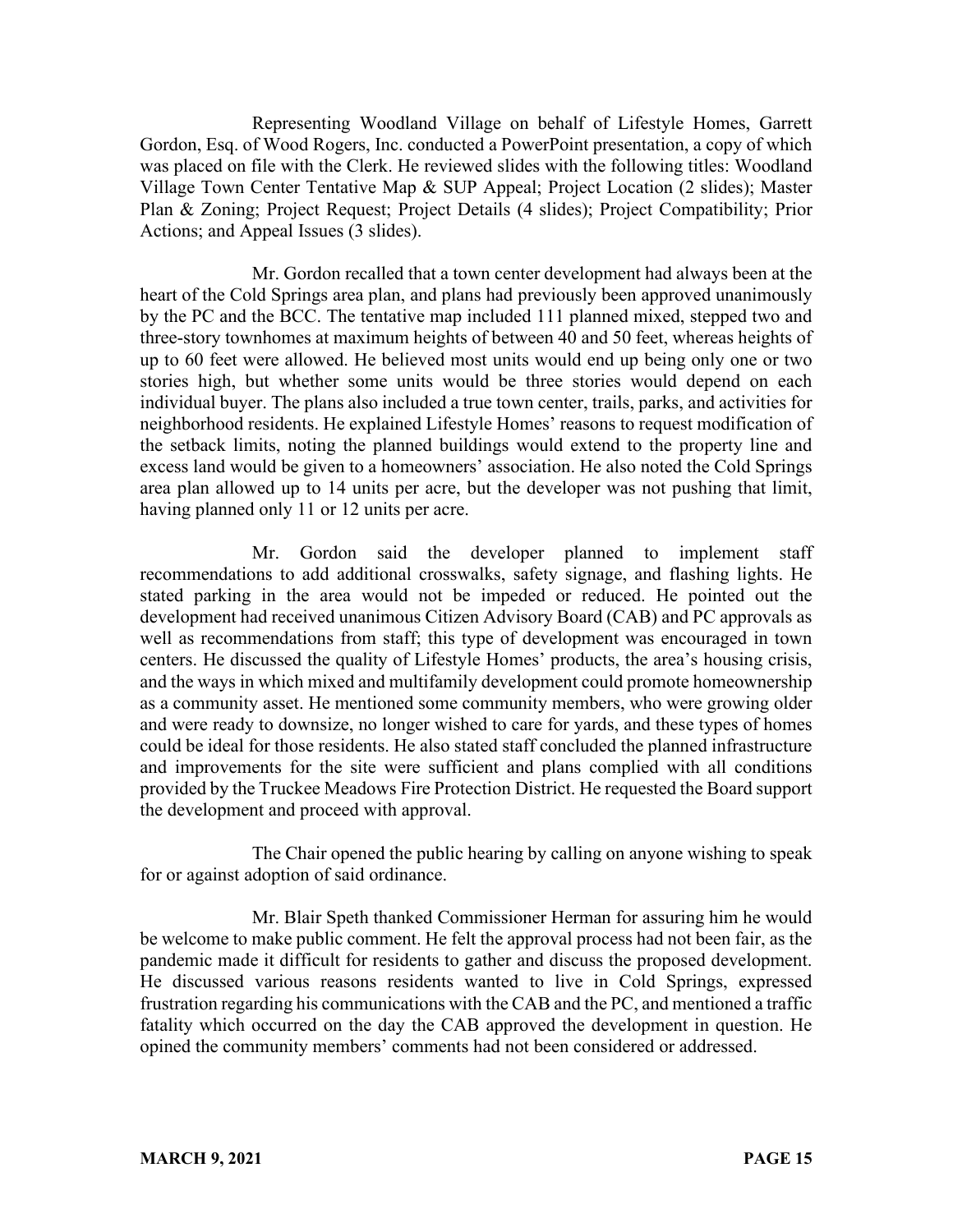Mr. Kenji Otto spoke regarding the design of the proposed development, as well as speeding, accidents, and ongoing traffic issues in Cold Springs. He admitted he lived outside the development neighborhood and would not be part of the homeowners' association, but he was concerned further development in the area could contribute to added traffic congestion. He felt the County needed to help Cold Springs residents with the area's traffic problems.

A public commenter who had identified themselves as Lane Wright on the Zoom app was called to speak but was unavailable due to technical difficulties.

Via Zoom, Ms. Naomi Johnson stated she lived approximately one-half block from the proposed development's entrance. She expressed concern that many neighboring residents did not seem to have been contacted or notified of the public meetings. She felt the project had been pushed through the approval process without enough consideration of the public's opinions. She spoke about the history of her neighborhood's development and character, and the ways in which the proposed development could impact these.

Via Zoom, Ms. Diana Smith, a residential appraiser, stated that only residents within 500 feet of the development had been notified of the project. She spoke about the traffic survey, previous promises made by other developers which were never honored, the lack of road capacity for increased traffic in the region, winter weather issues, and her discussions with other appraisers regarding the potential impact of additional vehicle traffic and road noise which could lower neighboring property values.

Via Zoom, Ms. Kristen Wright stated she was born and raised in Cold Springs. She discussed the lack of parking, traffic concerns, and feeling unsafe in her own home due to multiple accidents where vehicles crashed into residential homes. She believed the County did not seem to be concerned about these problems, and she opined Lifestyle Homes was ruining the valley and causing families to leave.

County Clerk Jan Galassini stated she had received emails in opposition to the development from the following individuals: James and Angela Raines; Ms. Wendy Moley; Ms. Jennifer Craig; Tracy and Jerry Vasina; Ms. Emilie Pecka (two emails); I.J. Crouse; Ms. Danielle Reinier; Stacey Dinan; and Ms. Rebecca Marko. Copies of these emails were placed on the record. She stated a voicemail had also been received from Ms. Pecka.

Vice Chair Hartung inquired as to the timeframe for the planned buildout should the development be approved. Mr. Peter Lissner of Lifestyle Homes said homes would be both built-to-suit as well as spec homes; the overall building goal was to keep their employees busy and working. He noted they typically built around 100 homes per year and he thought it might take between two to two and a half years to complete the development.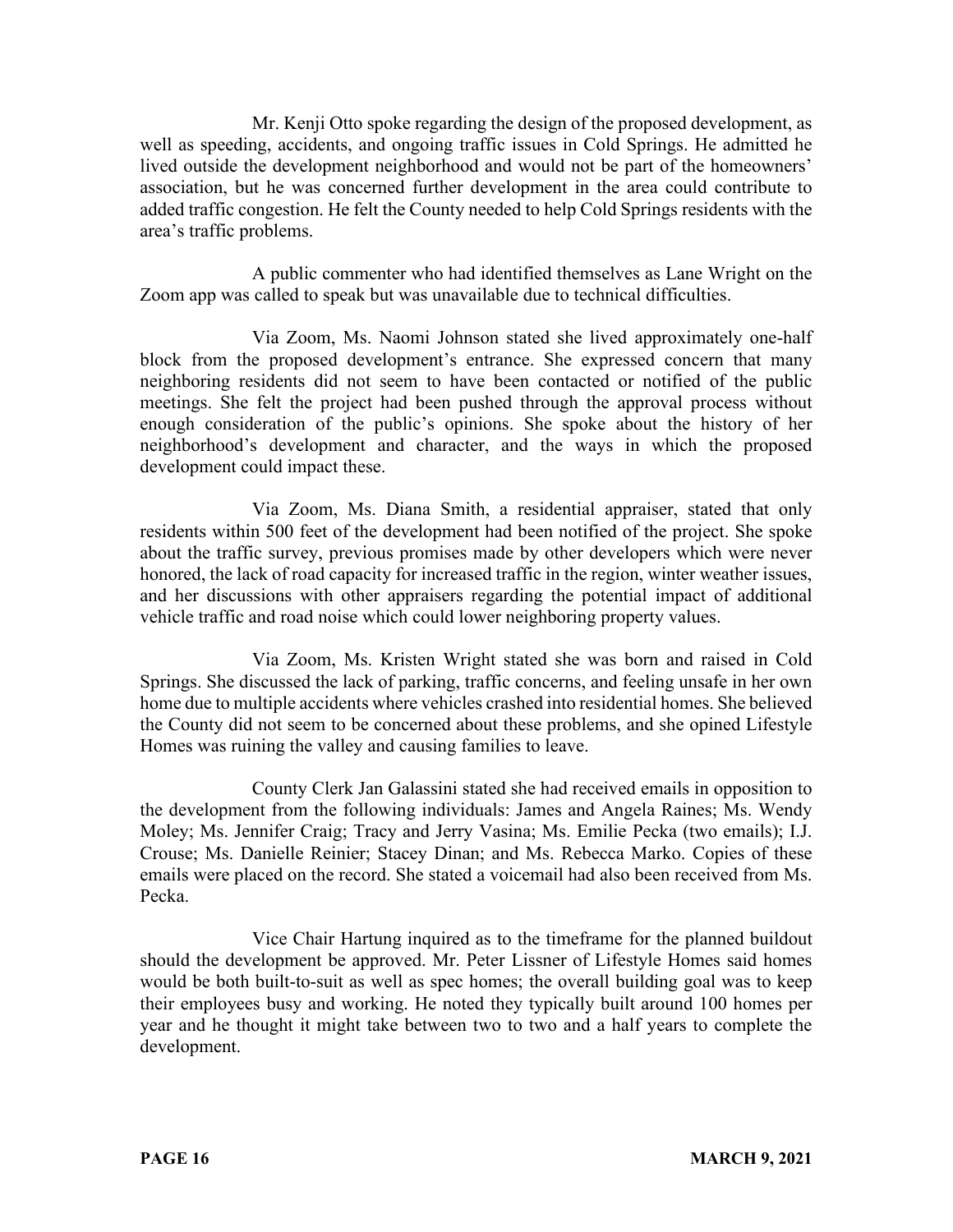Vice Chair Hartung wanted to know whether garages would be available in all the homes. Mr. Bob Lissner of Lifestyle Homes responded one space per bedroom was required, which could be accomplished with a one or two-car garage plus a driveway accommodating one or two vehicles. He said additional parking would be added for the project's commercial areas and there would be plenty of parking available for residents.

Vice Chair Hartung stressed the importance of having ample parking, particularly near the public park and for individuals who could not walk very far. Bob Lissner responded the park already provided parking, and Mr. Gordon added that 89 additional parking spaces would be put in.

Vice Chair Hartung expressed concern regarding Ms. Wright's comments about safety and traffic problems. He recalled efforts to obtain funding through the Regional Transportation Commission to add stop signs on Crystal Canyon Boulevard. He asked whether Lifestyle Homes might be amenable to helping the community with these needed improvements. Mr. Gordon indicated Lifestyle Homes had been a great community partner for decades and would be happy to work with staff to see what could be done.

Vice Chair Hartung wondered about the issue of legal standing. Assistant District Attorney David Watts-Vial indicated standing was the legal right to bring a challenge; it was the appellant's responsibility to establish they had such standing. In broad terms, he continued, an individual would need to be directly harmed by an action, with a concrete interest in a situation which could be remedied by the Board. When considering these types of issues, courts typically looked at whether a plaintiff suffered an actual or imminent injury, and whether that injury was legally protected. Also considered was the causal connection between a claimed injury and whether a decision by the Board could regress that injury.

Mr. Watts-Vial discussed the applicable section of the Washoe County Code which defined the term 'aggrieved'. He indicated the grievance should be substantial with regard to an actual injury to a person, property, or rights, or the imposition of an illegal or unjust burden, rather than general dissatisfaction with a decision. He mentioned a case involving a special use permit for a check cashing business, where the appellant whose property was more than 300 feet from the subject business had appealed on the basis of general business oversaturation in the area.

Mr. Watts-Vial indicated property owners within 500 feet of the proposed development would likely have standing; however, the further their properties were, the less likely they might be in successfully establishing standing. He indicated the Board would also need to consider whether either appellant had provided evidence demonstrating the denial of or substantial injury to a personal or property right.

Commissioner Herman discussed affordable housing and inquired about the anticipated starting price for a two-bedroom home in the development. Peter Lissner indicated the goal was a starting price in the low \$300,000 range for units between 1,000 and 1,900 square feet, but this could change based on the market and construction costs.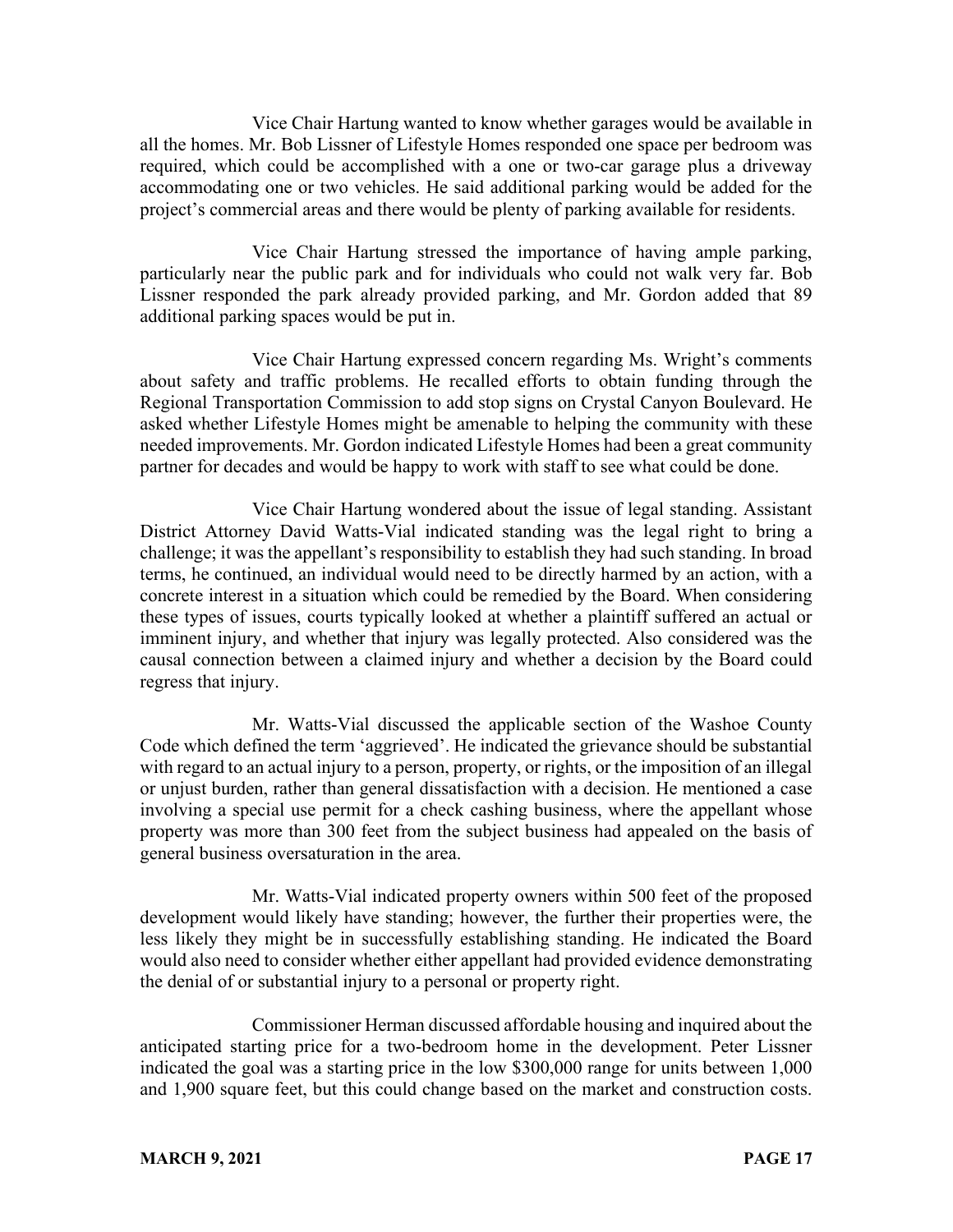He expressed pride in Lifestyle Homes' quality of construction and prices that were lower than many competitors.

Commissioner Herman recalled commenters' concerns regarding potential three-story units. She wanted to know how many total units might end up being three stories tall. She hoped it might still be possible for the developer to consider limiting all units to just two stories. Peter Lissner indicated he could not say for certain how many three-story units would be built, as this would depend on which plans buyers selected, but he did not want to take the option entirely off the table because it would be difficult for some buyers to get the amount of square footage they desired. He expressed understanding that many community members would prefer single or two-story units, and he remarked those concerns were being taken into consideration.

Commissioner Herman said there were still more processes to go through before the development plans became complete, and she hoped Lifestyle Homes would be willing to work with community members however possible, particularly regarding residents' traffic and safety concerns. Peter Lissner responded he listened to the issues mentioned by the public and Mr. Schoepf, and he wanted to meet with them to discuss their needs and come up with solutions to help them. He provided his phone number and offered that anyone could contact him at any time; he reiterated his willingness to work with the public to make things better.

Chair Lucey explained the Board sometimes needed to act in a quasijudicial capacity to make difficult decisions. He stated Mr. Schoepf's appeal brought up questions regarding infrastructure, safety, traffic density, and fire concerns, but Chair Lucey thought a number of these issues had been addressed. Regarding Mr. Schoepf's comments about proposed units not being congruent with the existing homes in the area, Chair Lucey indicated he was not certain whether the street Mr. Schoepf lived on was within the area where properties were required to be congruent. He thought some individuals might be having challenges with the definition of congruence. He provided an example of attached homes constructed on Rio Wrangler Parkway, where community members had been concerned about height and congruence. However, driving through the area, he opined it did not really look as though the units were taller than two stories. He also mentioned the Fallen Leaf Condominiums on Wedge Parkway, which were three-story units.

Chair Lucey concluded there was a definite need for housing in Washoe County. He opined the area was, in a way, a victim of its own successful and rapid growth, but stopping construction of more housing in the region would not be an effective solution. He respected Mr. Schoepf's concerns but hoped Lifestyle Homes would help to address them. He did not feel Mr. Schoepf had established direct harm caused by the issues he had with the development. The Chair understood some community members were opposed, but he recalled each district had constructed similar housing types in recent years as workforce housing was desperately needed throughout the region.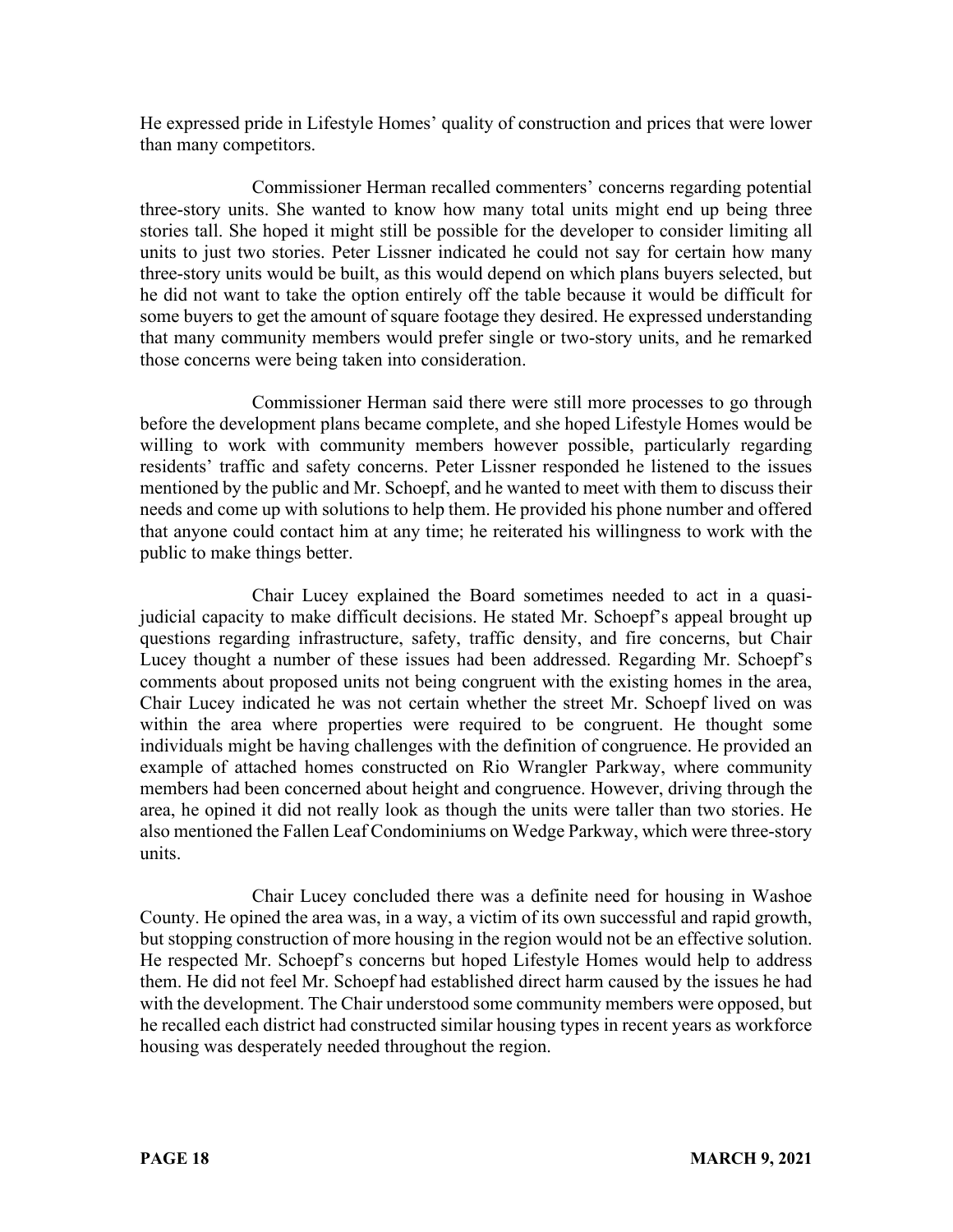Vice Chair Hartung expressed agreement and felt it important to note the CAB and PC had both approved the development. He pointed out there was demand for the type of housing being proposed; if there was not, the developers would not be building it. He noted Spanish Springs had also approved similar housing types.

Commissioner Hill agreed there was a definite need for workforce housing and pointed out all findings had been made. She recommended affirming the decision of the PC.

Ms. Olander clarified that Assessor's Parcel Number (APN) 556-390-14 was owned by WVC Commercial, LLC, and APN 556-390-04 was owned by WVC Recreational, LLC.

Vice Chair Hartung reviewed a suggested motion in the staff report, which would allow the Board to deny Mr. Schoepf's appeal and affirm the decision of the Planning Commission to approve Tentative Subdivision Map Case Number WTM20-005 and Special Use Permit Case Number WSUP20-0021, based upon the ability to make the findings required by Washoe County Code.

Mr. Watts-Vial indicated the proposed motion did not specifically address the issue of whether Mr. Schoepf had standing. Vice Chair Hartung suggested dismissing Mr. Schoepf's appeal for lack of standing.

Mr. Watts-Vial pointed out the motion suggested in the staff report included the ability to deny the appeal and affirm the decision of the PC, regardless of the appellants' standing. Alternatively, the Board could still choose to deny the appeal, even if the appellant had standing.

Deputy District Attorney Jen Gustafson requested clarification regarding which appellant Vice Chair Hartung's proposed motion referred to. She noted the property owner had also filed an appeal. Vice Chair Hartung stated the proposed motion for lack of standing had been made in reference to Mr. Schoepf's appeal.

Chair Lucey believed the Board felt Mr. Schoepf lacked standing; however, the Board wished to affirm the decision of the PC to approve the development regardless of standing. Vice Chair Hartung expressed agreement.

Ms. Gustafson requested the Board also address the second appeal. She suggested the second appeal could be dismissed as moot, given the proposed motion to deny Mr. Schoepf's appeal.

Chair Lucey asked Mr. Gordon whether, given the proposed motion, the second appellant wished to withdraw their appeal. Mr. Gordon answered in the affirmative.

On motion by Vice Chair Hartung, seconded by Commissioner Herman, which motion duly carried on a 5-0 vote, it was ordered that the decision of the Planning Commission to approve Tentative Subdivision Map Case Number WTM20-005 and Special

#### **MARCH 9, 2021 PAGE 19**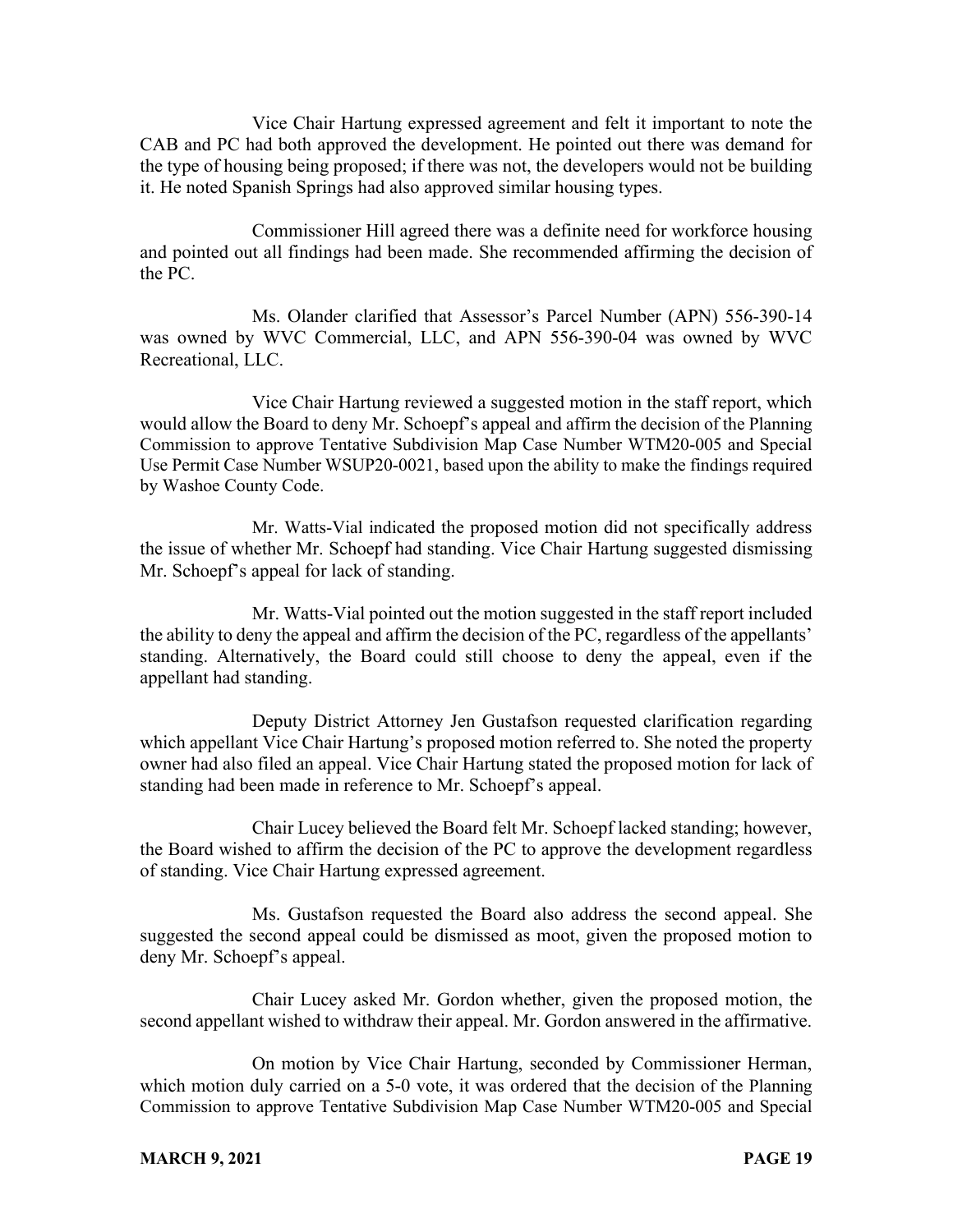Use Permit Case Number WSUP20-0021 be affirmed. The affirmance is based upon the ability to make the findings required by Washoe County Code.

# **21-0185 AGENDA ITEM 17** Public Comment.

Mr. Kenji Otto commented regarding traffic, safety, and speeding problems in Cold Springs, stating these issues had been discussed for more than a decade. He reiterated there were insufficient egress routes in case of emergency and further improvements were needed to accommodate the area's continued growth. He hoped to speak with Vice Chair Hartung about the involvement of the Regional Transportation Commission.

Mr. Blair Speth indicated it had been difficult to understand some of the legal discussion related to Agenda Item 16. He commented on the Cold Springs Area Master Plan and the importance of roof lines and setbacks to existing residents. He expressed concern that not adhering to the originally approved plan would impact residents' ability to see the mountains, which were important to the community's character.

Mr. Derek Schoepf spoke regarding his email history with Planner Julee Olander. He had raised funds with the assistance of fellow community members to file his appeal, but due to an apparent error, he discovered the filing fee would be over \$400 more than Ms. Olander had initially explained. Mr. Schoepf expressed frustration he had to pay that difference out of his own pocket and requested the Board work with him to correct the situation so he did not have to personally pay for an error which had not been his mistake.

Via the Zoom app, Ms. Darlene Smith expressed frustration at not receiving notices for meetings and actions regarding the proposed development. She felt processes had been rushed and she reiterated concerns regarding her property's proximity to the development, the likelihood of increased traffic and road noise, and a lack of response to her concerns.

Via Zoom, Ms. Annemarie Grant, sister of Thomas Purdy, an inmate who died at the Washoe County Jail, spoke regarding recent events related to the social justice movement which began with the in-custody death of George Floyd. She listed other incustody deaths that had occurred at the Washoe County Jail. She implored Commissioners to speak to the inmates rather than just jail staff, and she spoke about the circumstances surrounding her brother's death. She concluded her public comment by playing audio recorded during her brother's last moments.

## **21-0186 AGENDA ITEM 18** Announcements/Reports.

Commissioner Hill remarked a statewide virtual job fair would be held on March 25, 2021, explaining how members of the public could register online if they were interested in attending. She requested staff follow up with Mr. Derek Schoepf regarding the extra amount he had to pay due to an error in the quoted cost to file his appeal. Commissioner Herman expressed agreement with Commissioner Hill's request.